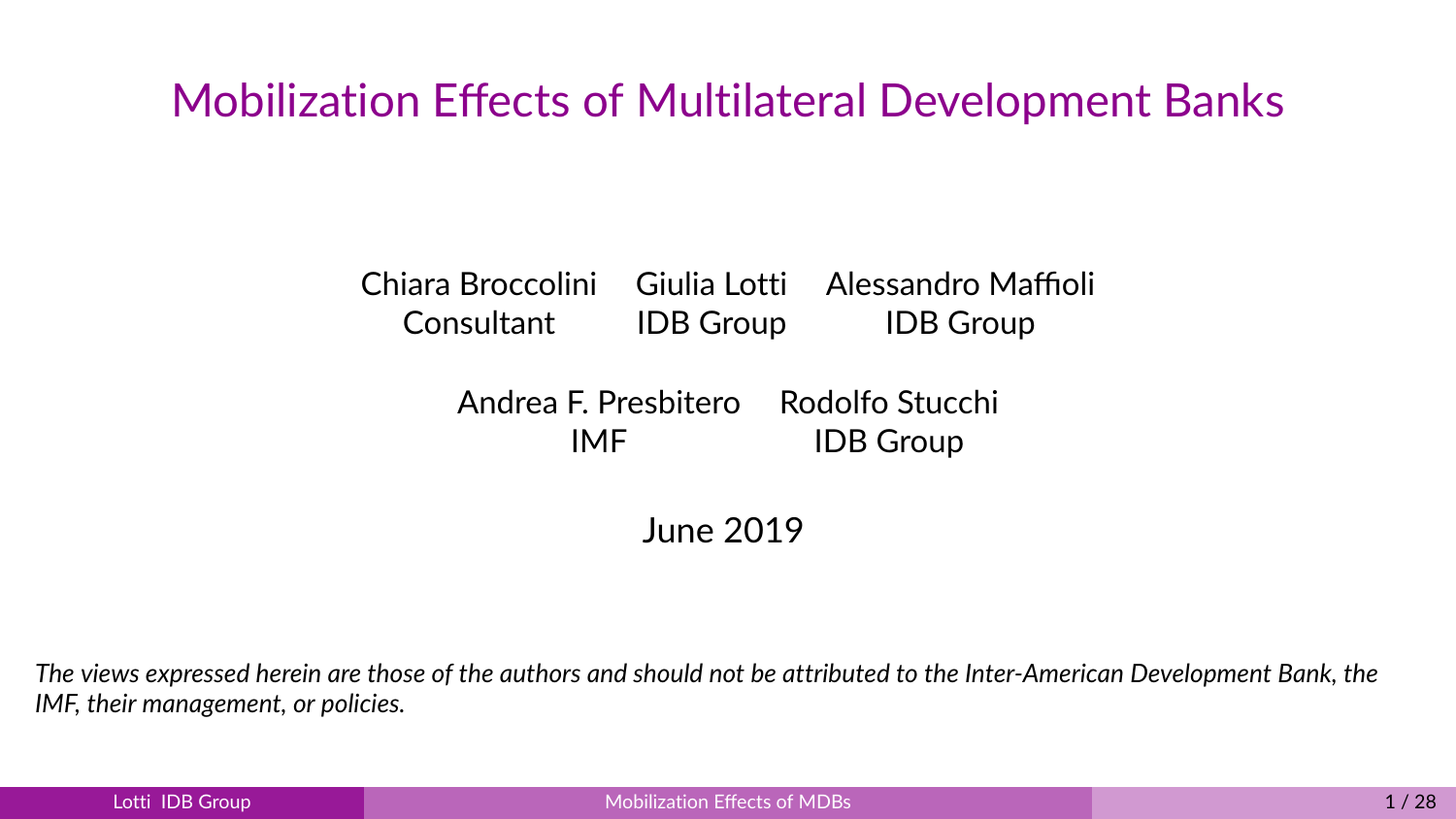## **Motivation**

Huge investment gap to achieve the Sustainable Development Goals

Multilateral Development Banks (MDBs) play a fundamental role in the 2030 Sustainable Development Agenda, providing *direct financial assistance* and **mobilizing private sector resources**:

- The *additionality* could depend on lower political and credit risk, better information, signaling and demonstration effects
- But there could be *no* additionality or crowding out, e.g., because of moral hazard

#### Research question:

Does MDB lending mobilize *additional* private-sector resources?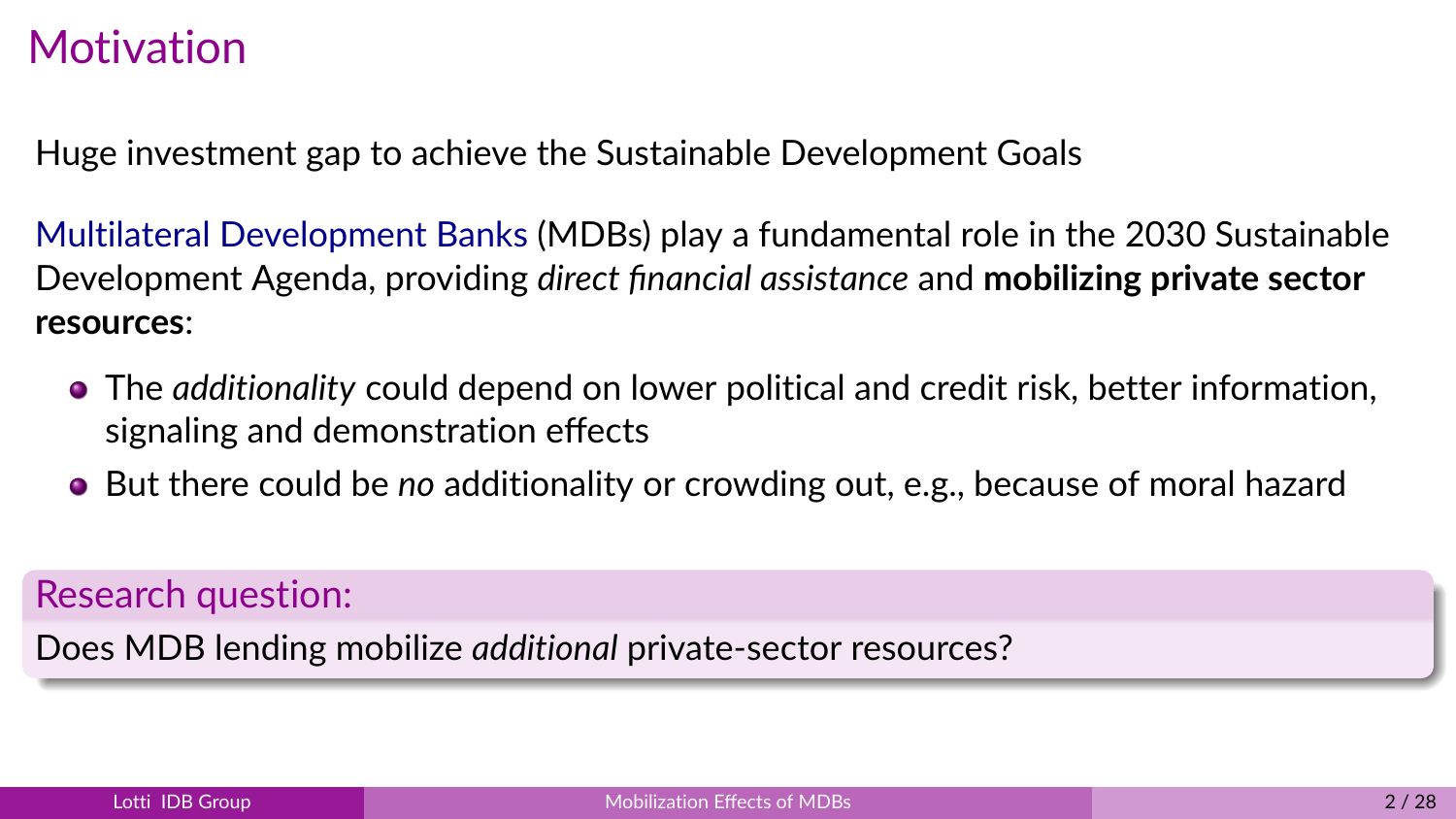## Our Contribution

- Most of the evidence on the catalytic effect of international financial institutions has focused on IMF programs (Morris & Shin 2006; Mody & Saravia 2006) or—when looking at MDBs—has used aggregate macroeconomic data, with mixed results
- The key empirical challenge is the selection bias and the **endogeneity of MDB lending** (Carter et al. 2018)
- Our approach uses granular loan-level data on syndicated loans, which allows to:
	- $\triangleright$  work at the country-sector-year level;
	- $\triangleright$  absorb all the time-varying country- and sector-specific factors that can drive MDB lending with a large set of fixed effects

#### We provide the first systematic analysis of MDBs' mobilization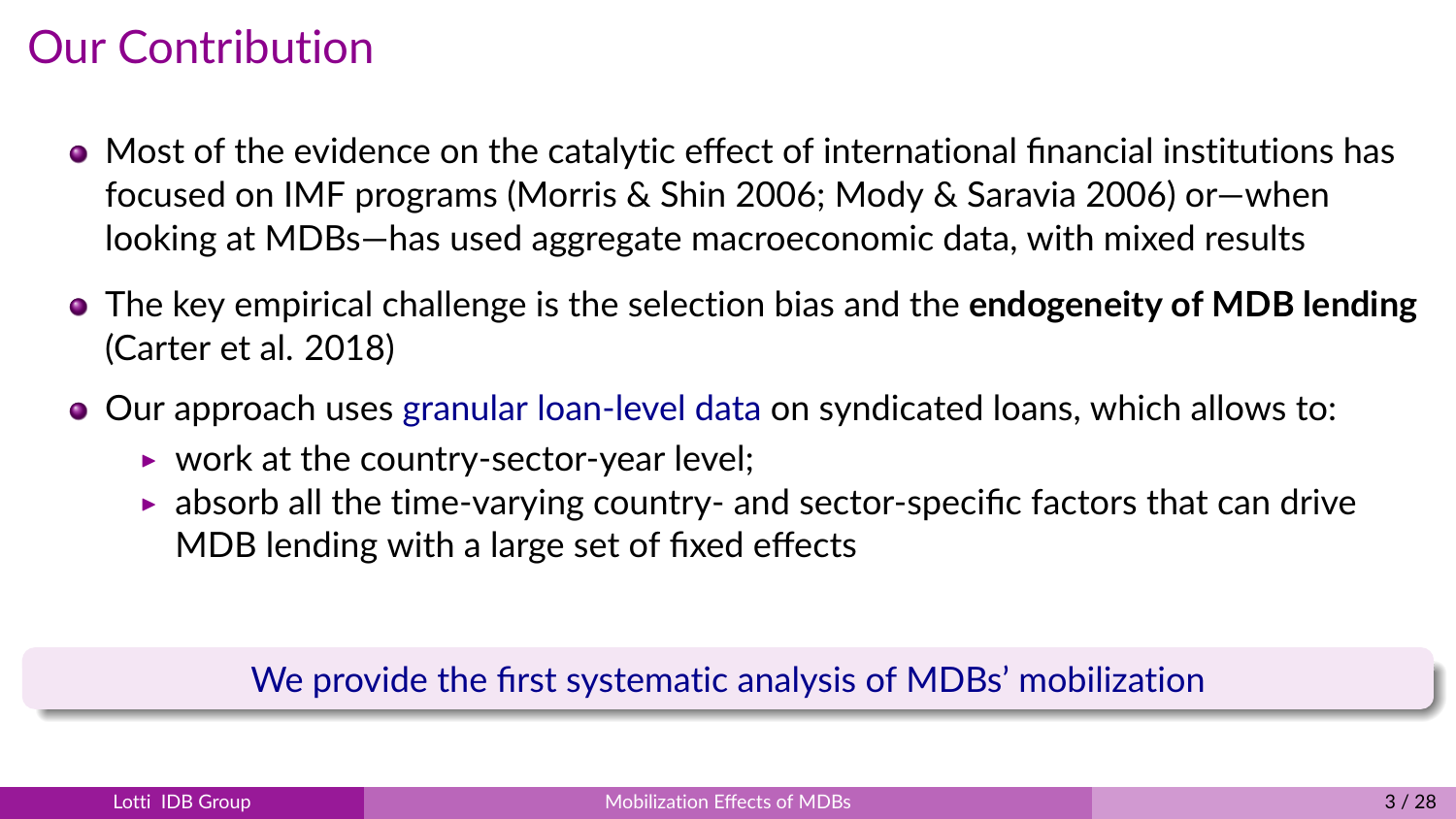## Preview of Results

When MDBs lend to a country-sector we see a positive significant increase in:

- number of loans
- total size of private inflows
- number of lending banks
- average maturity of syndicated loans
- Effects are sizable (and not offset by bond issuances) and last up to three years
- No evidence of anticipation effects and results are robust to controlling for confounding factors (top banks, Chinese lending, aid flows, sector value added, bonds)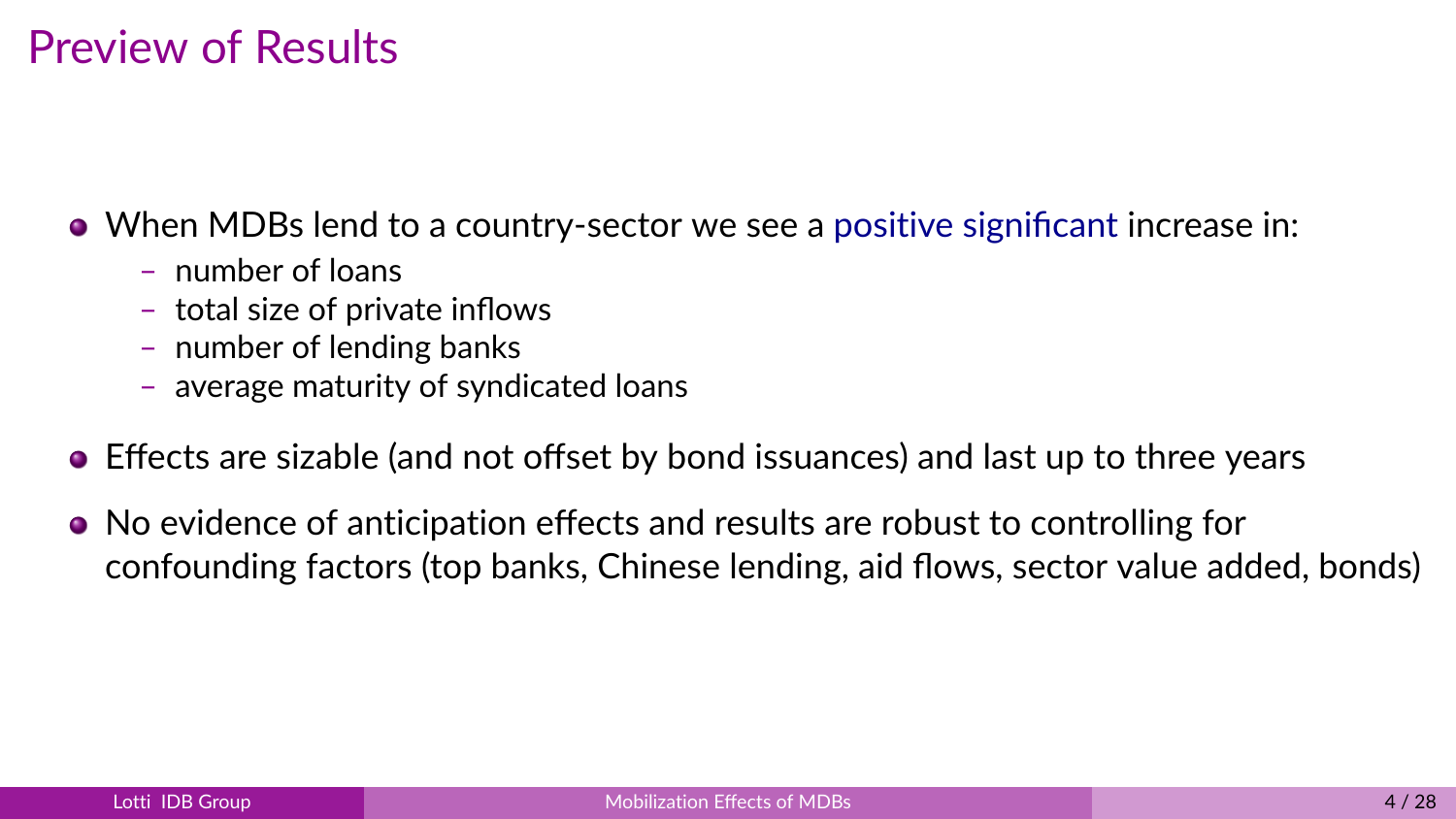Plan of the Talk

- Data and Empirical Strategy
- Main Results and Robustness
- Extensions
- Conclusion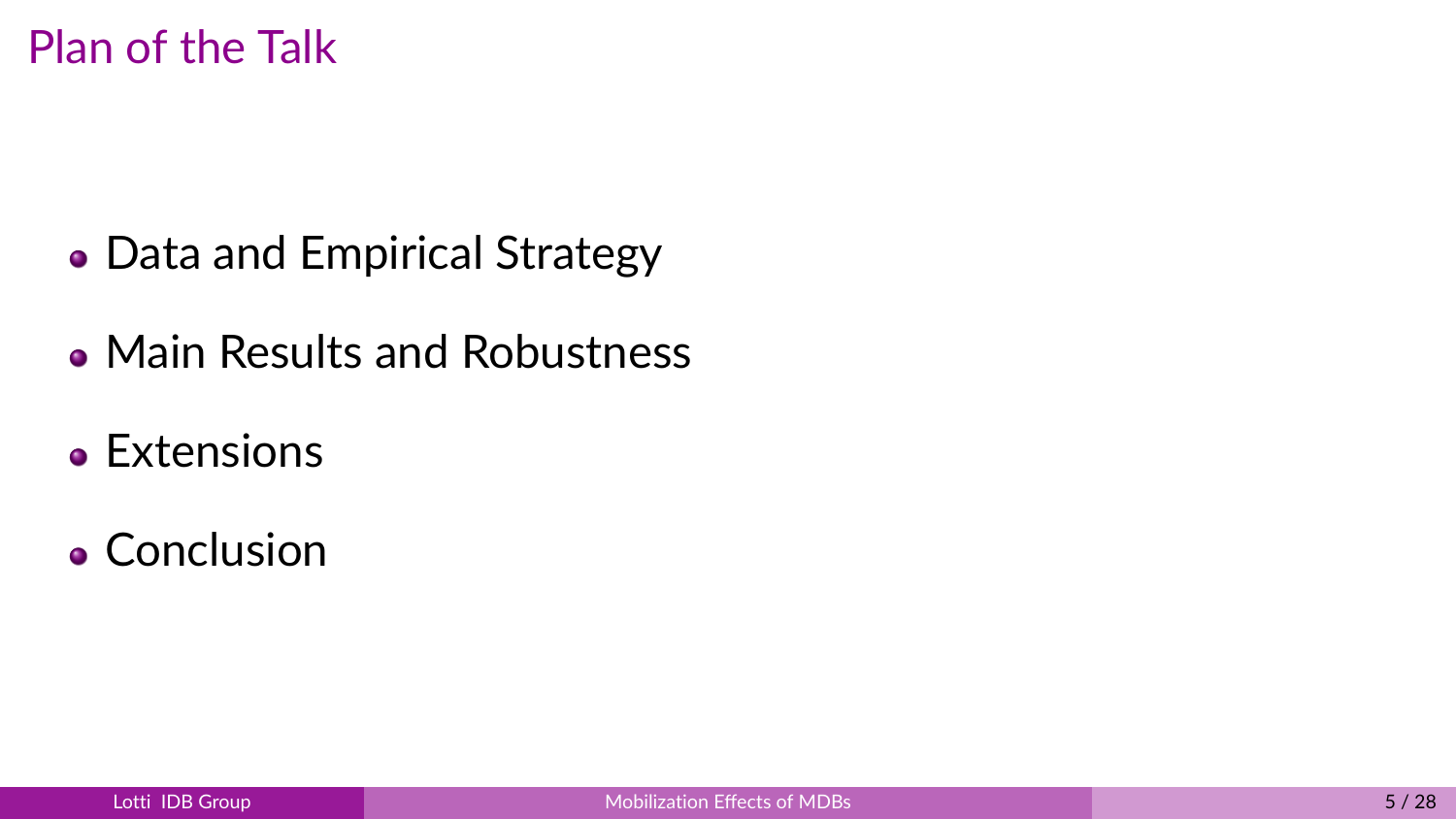# Data and Empirical Strategy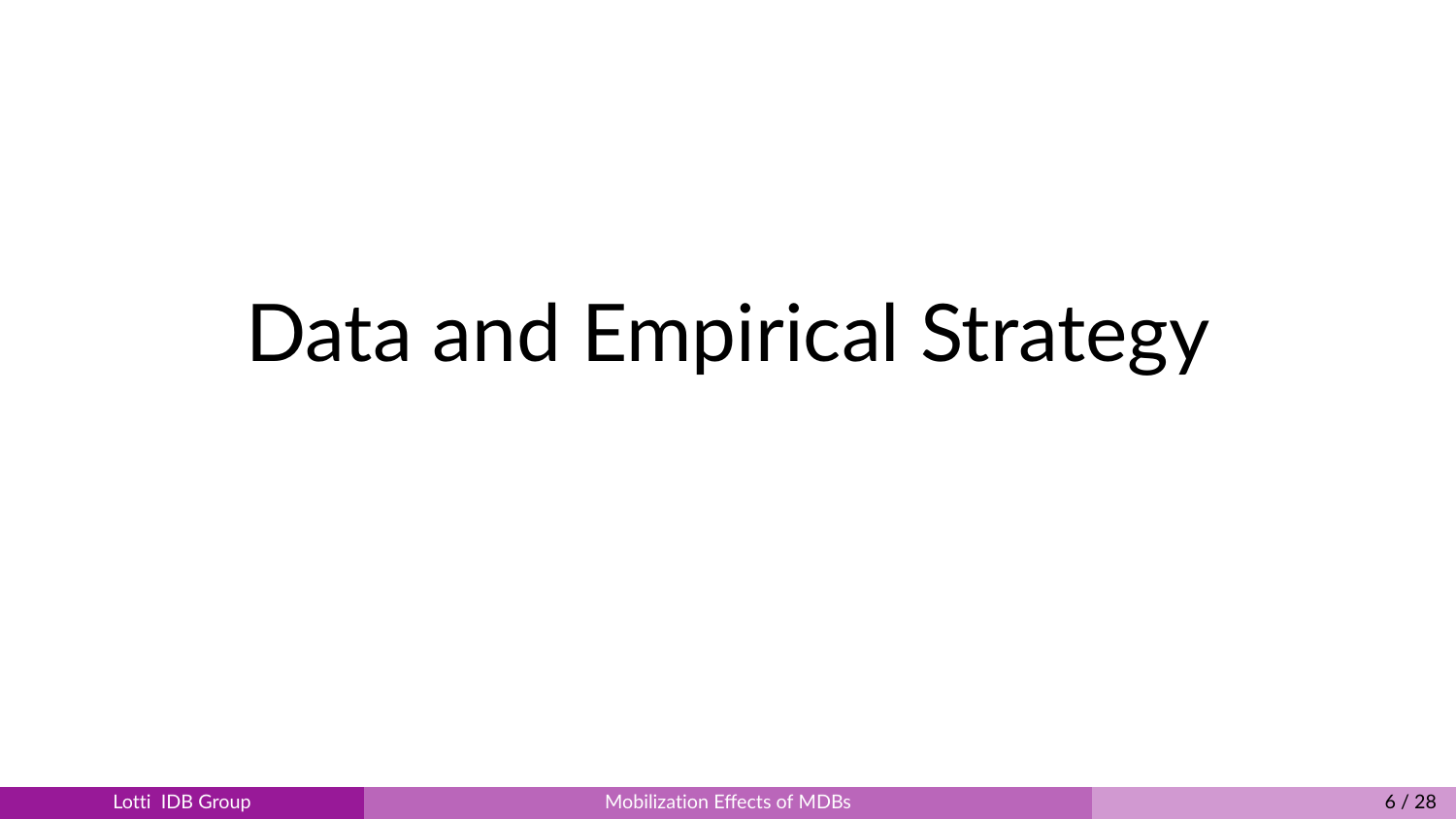- Dealogic Loan Analytics database: loan-level data of all syndicated loans, 127 developing countries, 1993-2017
- $\bullet$  Information on: value, # of tranches, signing date, maturity, type (investment grade vs leveraged), borrower nationality and industry, # of banks, their name and nationality
- We exclude loans to sovereign entities
- Final sample: 21,373 syndicated loans to 117 countries
- Additional data on corporate bond issuances (Dealogic), sectoral aid (OECD), sectoral value added (WDI), and Chinese official development finance (AidData)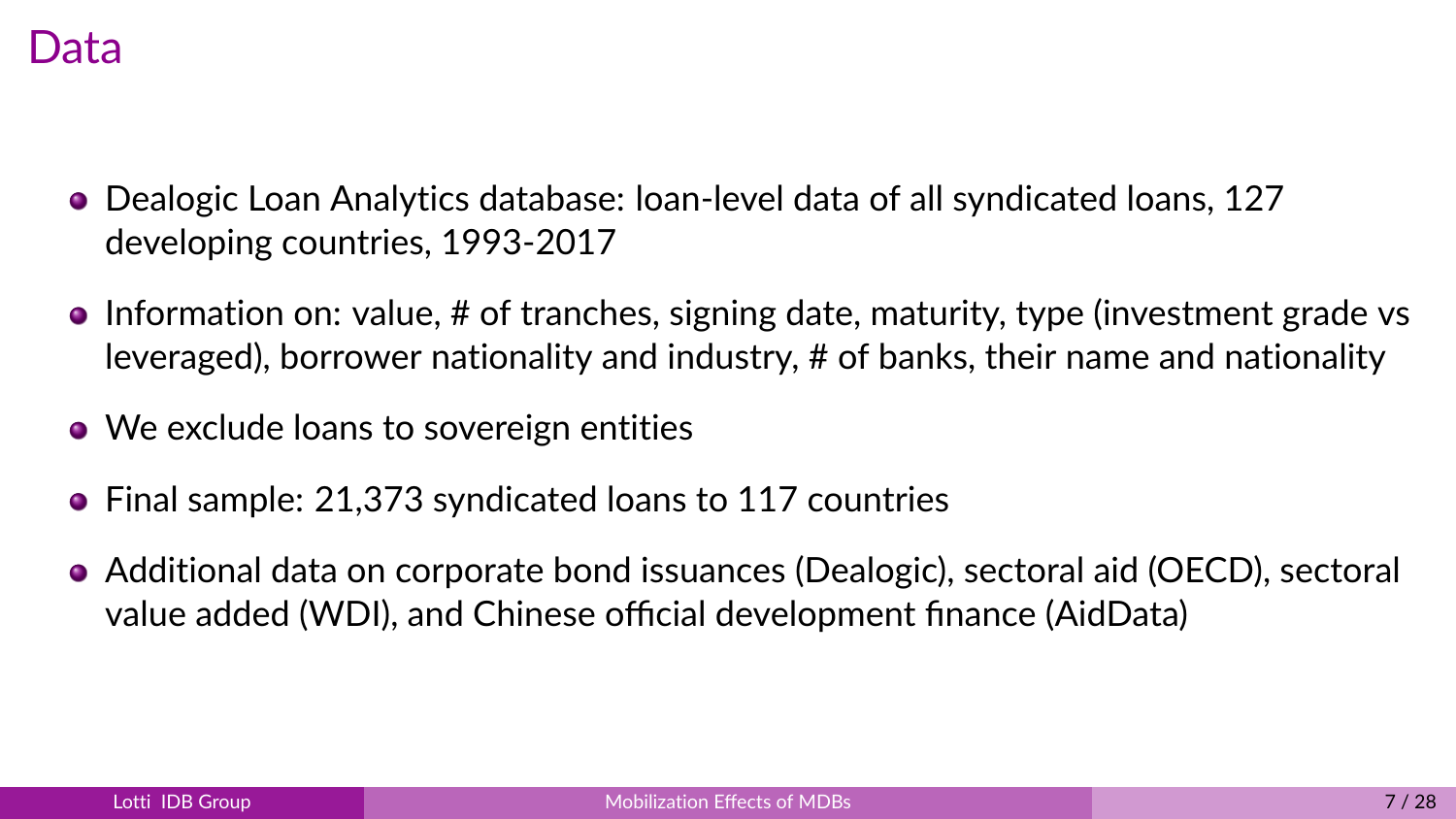

Figure 1. Number of Syndicated Loans and Share with MDB Support, 1993-2017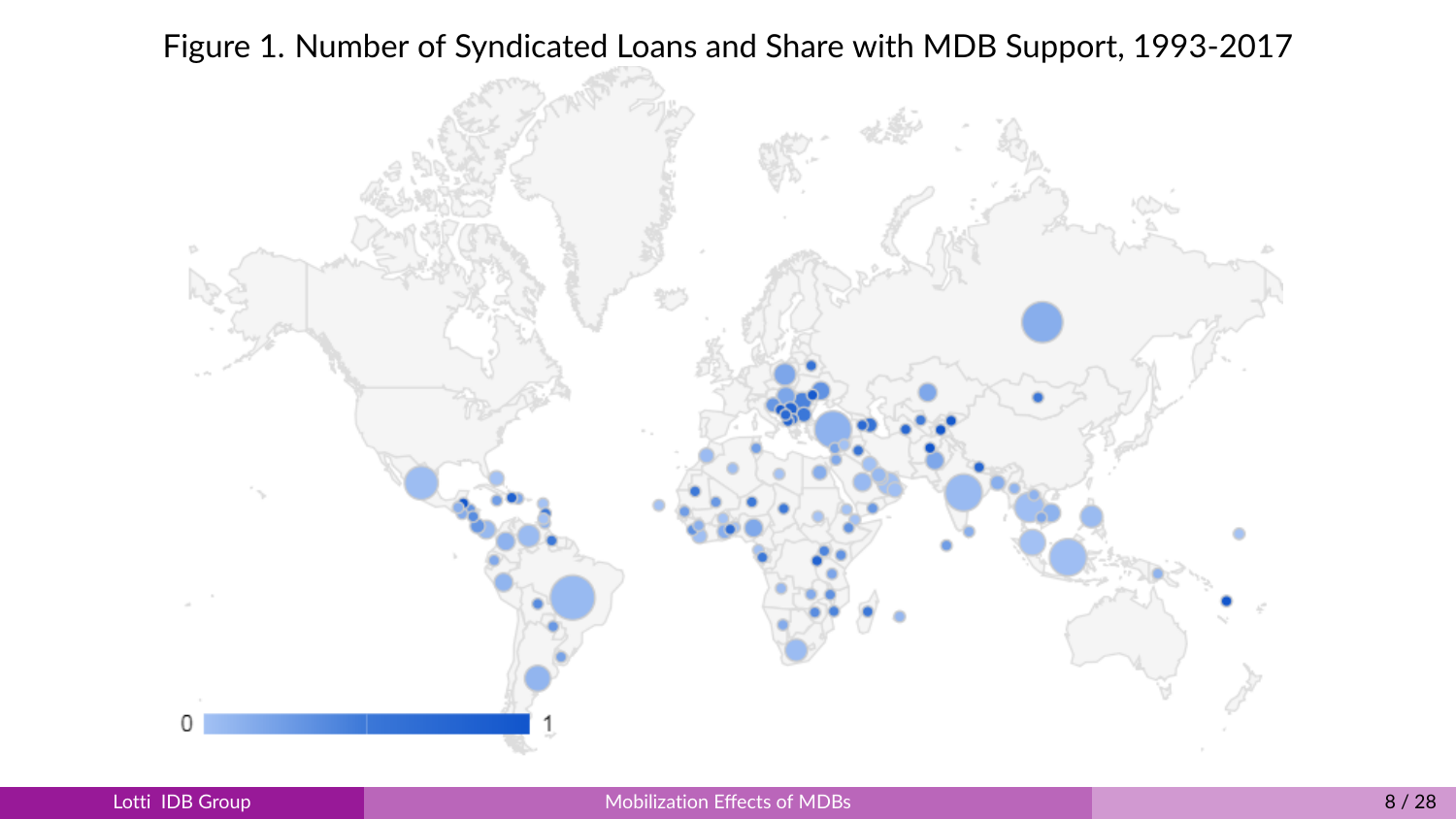## Summary Statistics at the Loan Level  $\bullet$  [Descriptives at country-sector level](#page-29-0)

<span id="page-8-0"></span>The deals that involve at least one MDB are 9.2% of the sample, and they are larger, with fewer banks and longer maturities than other deals

|                                                  | Mean  | SD    | Min   | Max    | N      |  |  |
|--------------------------------------------------|-------|-------|-------|--------|--------|--|--|
| Panel A. All Syndicated Loans                    |       |       |       |        |        |  |  |
| Size (% GDP)                                     | 0.108 | 0.319 | 0.001 | 4.295  | 21.164 |  |  |
| Number of participating banks                    | 6.153 | 7.498 | 1     | 80     | 21.373 |  |  |
| Maturity (years)                                 | 5.458 | 4.476 | 0.083 | 35.083 | 18,603 |  |  |
| Panel B. Syndicated Loans with MDB Participation |       |       |       |        |        |  |  |
| Size (% GDP)                                     | 0.169 | 0.403 | 0.001 | 3.938  | 1,946  |  |  |
| Number of participating banks                    | 4.487 | 5.976 | 1     | 59     | 1,967  |  |  |
| Maturity (years)                                 | 7.489 | 4.499 | 0.2   | 30     | 1,111  |  |  |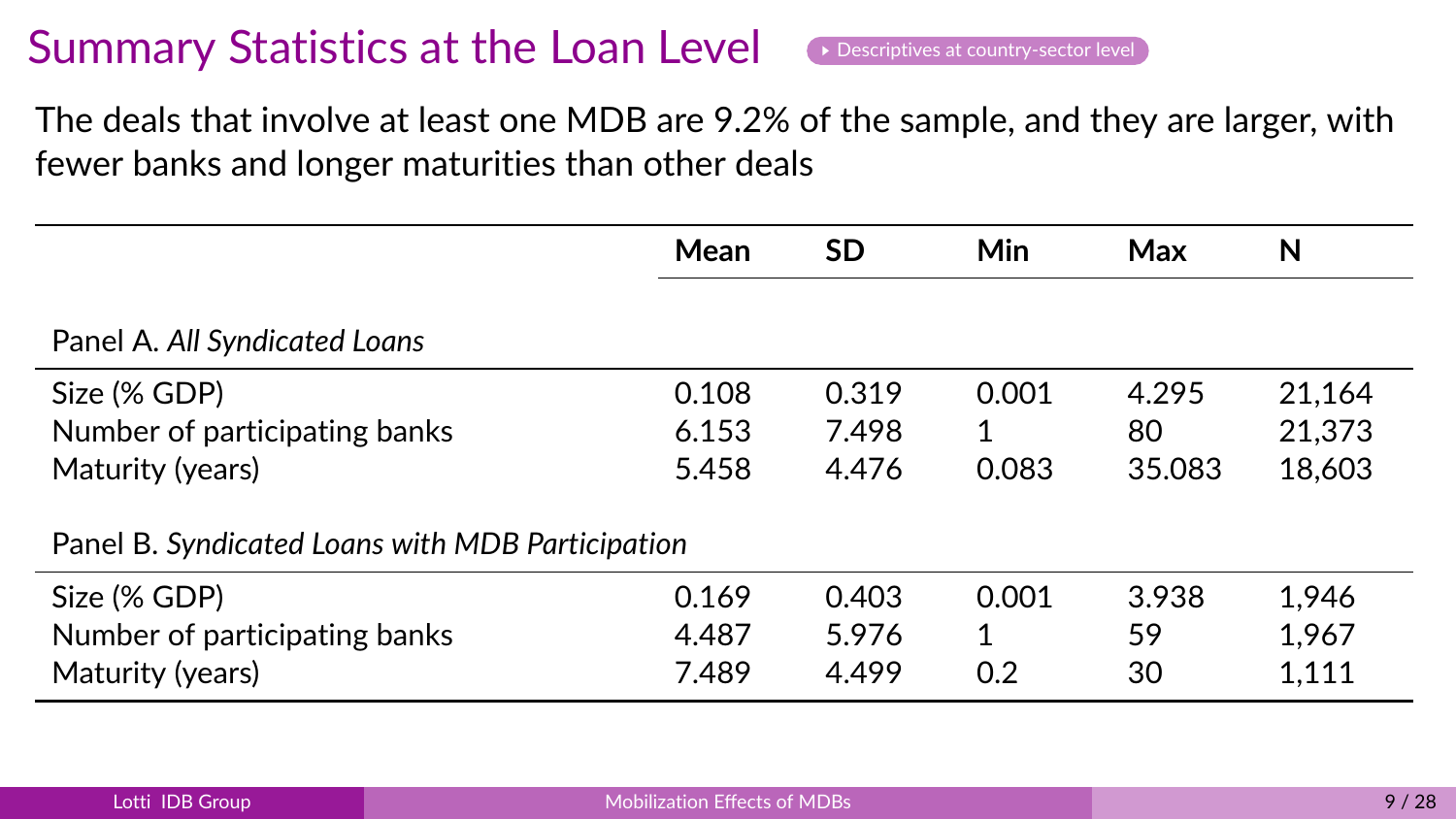## Empirical Strategy

We estimate the following country-sector fixed effects model

$$
y_{cs,t} = y_{cs,t-1} + \sum_{k=0}^{2} \beta_k MDB_{cs,t-k} + \delta_{c,t} + \zeta_{s,t} + \alpha_{cs} + \varepsilon_{cs,t}
$$

where the outcome variable *ycs*,*<sup>t</sup>* in country-sector pair *cs* at time *t* is, alternatively:

- the number of syndicated loans;
- the total size of syndicated loans, scaled by GDP;
- the number of banks participating in syndicated lending;
- **•** Ioan maturity (in years)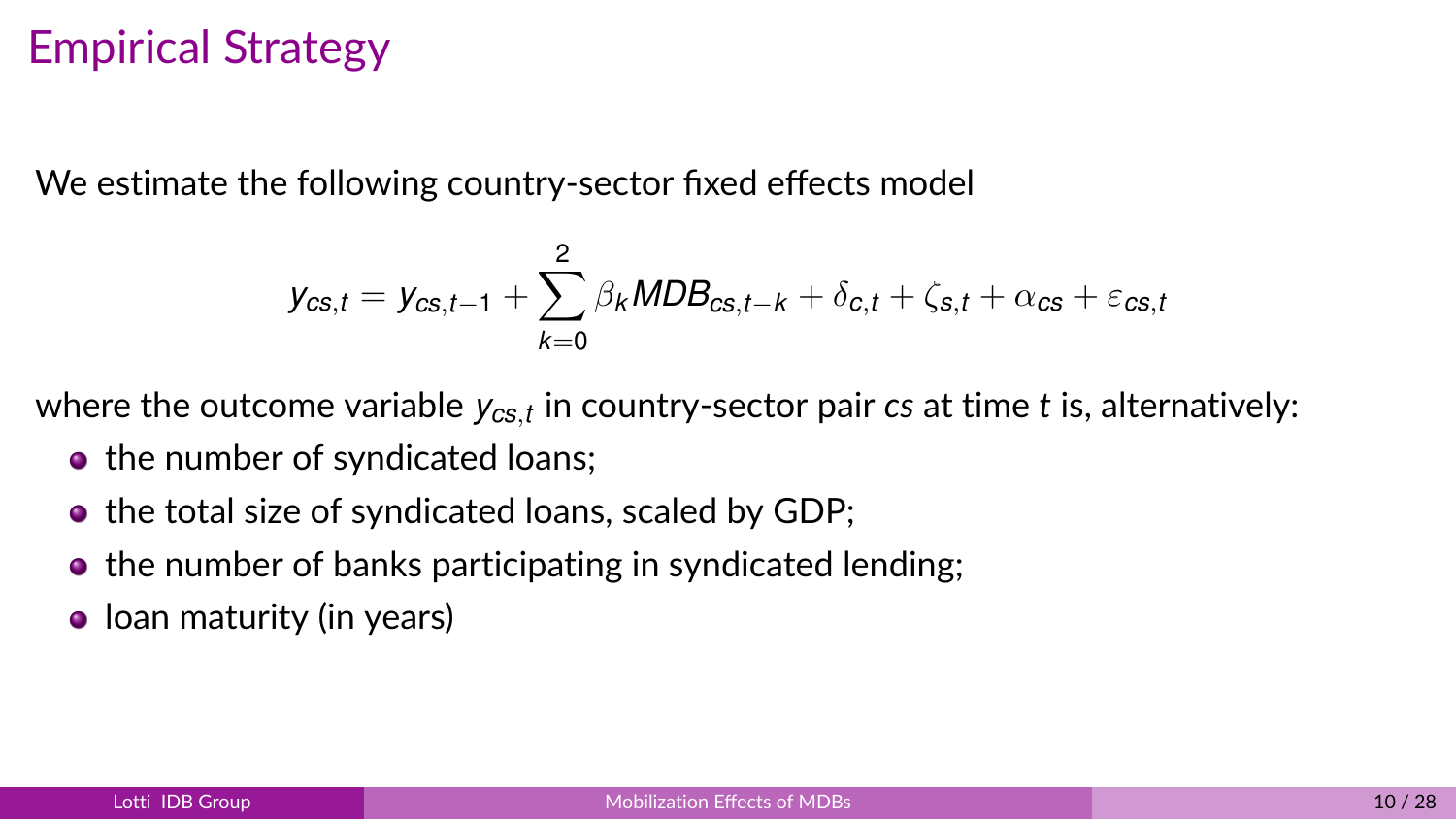$$
y_{cs,t} = y_{cs,t-1} + \sum_{k=0}^{2} \beta_k MDB_{cs,t-k} + \delta_{c,t} + \zeta_{s,t} + \alpha_{cs} + \varepsilon_{cs,t}
$$

- *MDBcs*,*<sup>t</sup>* is a dummy equal to 1 if at least one deal is supported by one MDB in the country-sector pair *cs* at time *t*
- $\theta$ <sub>k</sub> measures the association with MDBs' participation (on impact and up to 2 lags)
- $\delta_{\bm{c},t}$ ,  $\zeta_{\bm{s},t}$  and  $\alpha_{\bm{c}\bm{s}}$  are time-varying country and sector effects and country $\times$ sector fixed effects
- Standard errors ( $\varepsilon_{\textit{cs},\textit{t}}$ ) are clustered at country level

#### Key assumption

Unobservable factors varying over time within each country-sector pair are not correlated with changes in the MDB dummy variable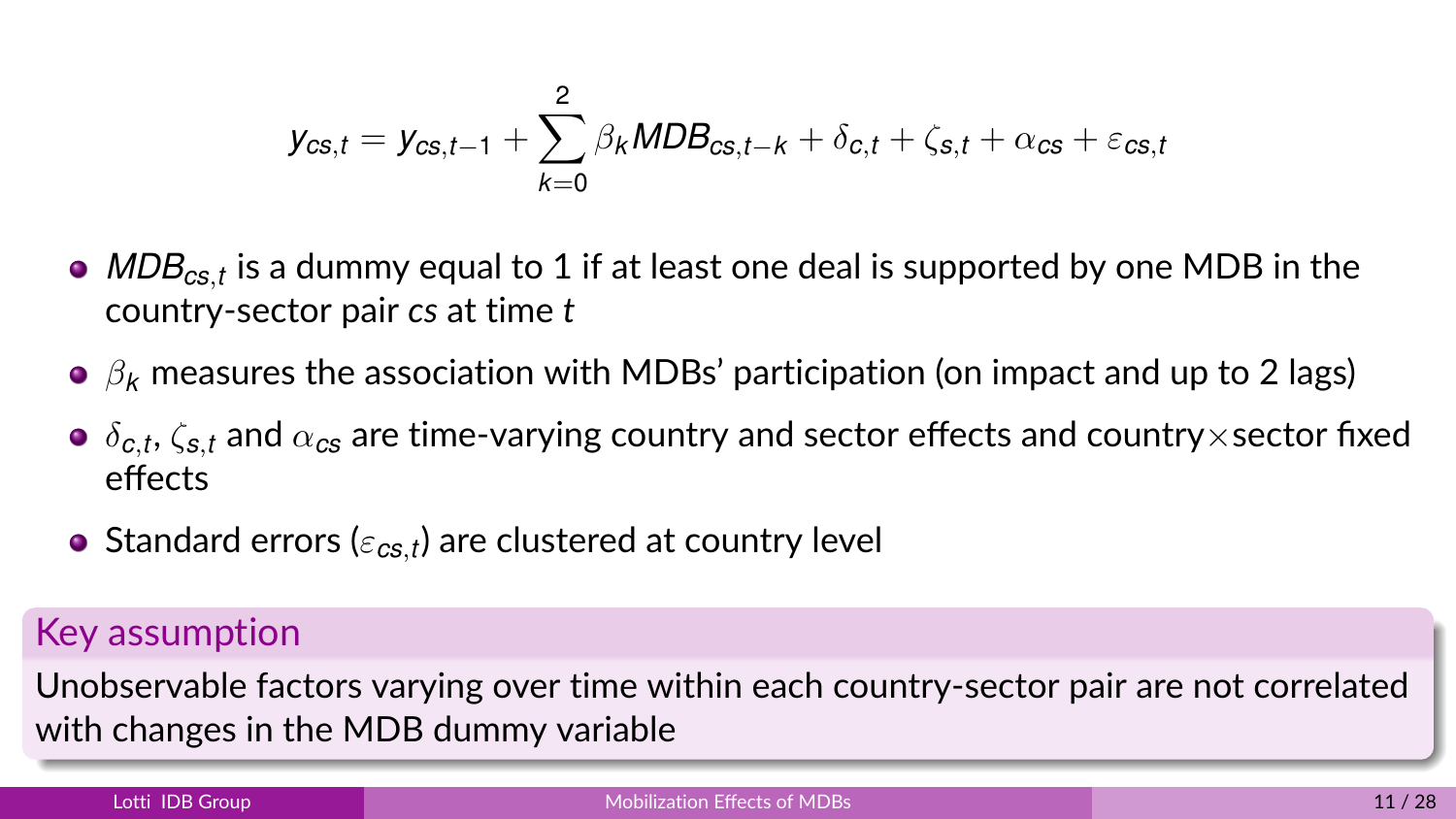# Main Results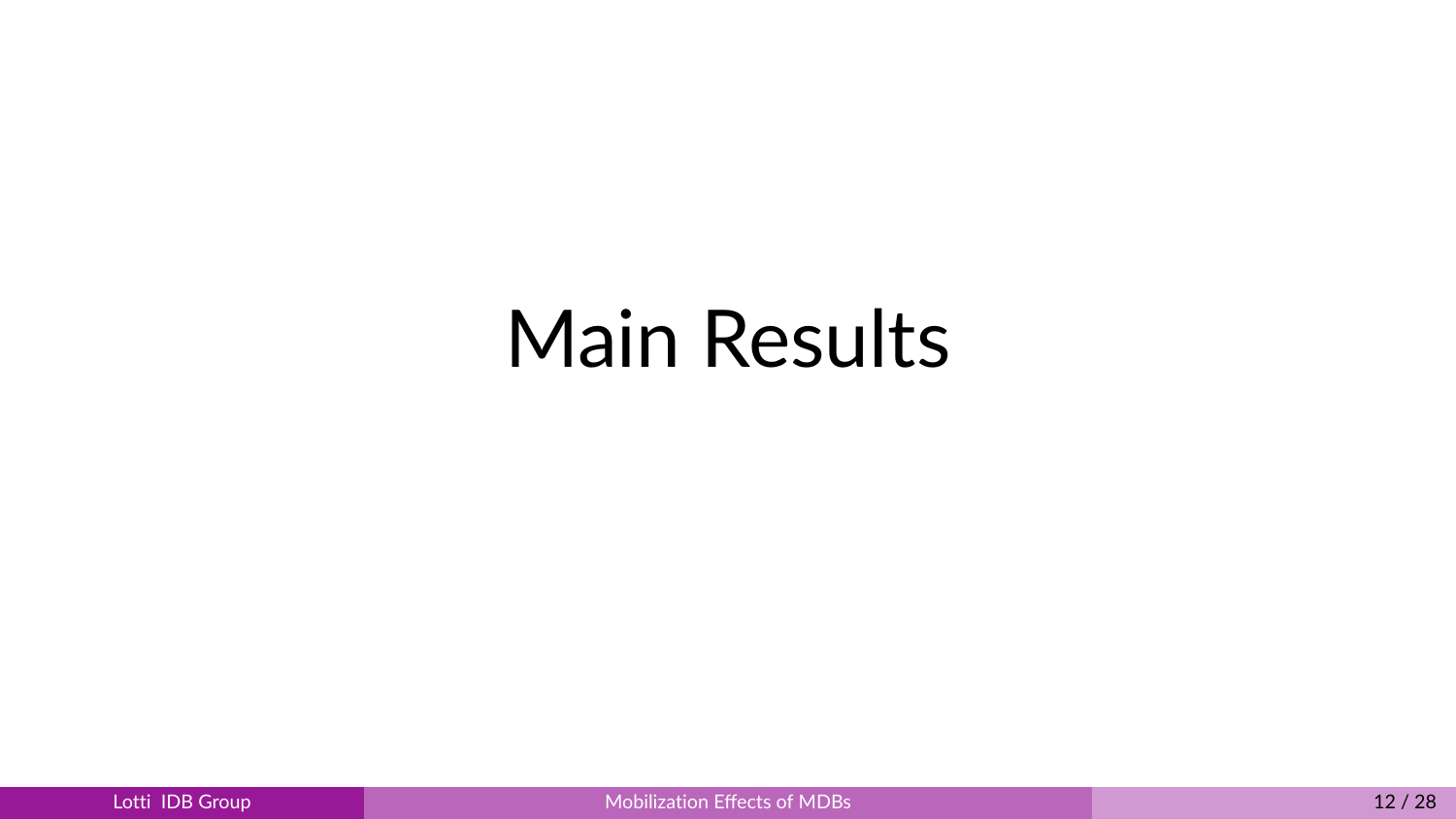### <span id="page-12-0"></span>Baseline Results **Prable**

| Panel A.                                         | Number of Loans |             |             |             | Size (% GDP) |             |             |             |
|--------------------------------------------------|-----------------|-------------|-------------|-------------|--------------|-------------|-------------|-------------|
|                                                  | (1)             | (2)         | (3)         | (4)         | (5)          | (6)         | (7)         | (8)         |
| $MDB_{c s.t}$                                    | $0.6553***$     | $0.5502**$  | $0.3791**$  | $0.3846**$  | $0.1099***$  | $0.0835***$ | $0.0656***$ | $0.0637***$ |
|                                                  | (0.222)         | (0.224)     | (0.169)     | (0.161)     | (0.025)      | (0.022)     | (0.022)     | (0.020)     |
| $\mathsf{MDB}_{\mathsf{cs},\mathsf{t}\text{-}1}$ | $0.3006*$       | 0.2396      | 0.1245      | 0.1235      | $0.0493*$    | 0.0349      | 0.0192      | 0.0125      |
|                                                  | (0.156)         | (0.161)     | (0.152)     | (0.158)     | (0.025)      | (0.023)     | (0.024)     | (0.024)     |
| $MDB_{cs.t-2}$                                   | $-0.0528$       | $-0.1072$   | $-0.0583$   | $-0.0508$   | $0.0792***$  | $0.0559***$ | $0.0509***$ | $0.0492***$ |
|                                                  | (0.106)         | (0.179)     | (0.155)     | (0.159)     | (0.020)      | (0.015)     | (0.016)     | (0.018)     |
| Number of Loans <sub>cs.t-1</sub>                | $0.9521***$     | $0.8712***$ | $0.8688***$ | $0.8685***$ |              |             |             |             |
|                                                  | (0.053)         | (0.073)     | (0.078)     | (0.078)     |              |             |             |             |
| Size $(\%GDP)_{c s,t-1}$                         |                 |             |             |             | $0.4382***$  | $0.2282***$ | $0.2214***$ | $0.2155***$ |
|                                                  |                 |             |             |             | (0.078)      | (0.069)     | (0.071)     | (0.071)     |
| $\overline{2}$                                   |                 |             |             |             |              |             |             |             |
| $MDB_{cs,t-k}$                                   | $0.903***$      | 0.683       | 0.445       | 0.457       | $0.238***$   | $0.174***$  | $0.136***$  | $0.125***$  |
| $k=0$                                            |                 |             |             |             |              |             |             |             |
| Wald test : p value                              | 0.008           | 0.124       | 0.228       | 0.214       | 0.000        | 0.000       | 0.002       | 0.005       |
| Observations                                     | 24,219          | 24,219      | 24,219      | 24,219      | 24,219       | 24,219      | 24,219      | 24,219      |
| B <sup>2</sup>                                   | 0.779           | 0.792       | 0.833       | 0.835       | 0.197        | 0.319       | 0.401       | 0.410       |
| Sector-country FE                                | No              | Yes         | Yes         | Yes         | <b>No</b>    | Yes         | Yes         | Yes         |
| Country-year FE                                  | No              | No          | Yes         | Yes         | No           | No          | Yes         | Yes         |
| Sector-year FE                                   | No              | No          | No          | Yes         | No           | No          | No          | Yes         |
| Average MDB                                      | 0.048           | 0.048       | 0.048       | 0.048       | 0.048        | 0.048       | 0.048       | 0.048       |
| Average Number of Loans                          | 0.760           | 0.760       | 0.760       | 0.760       |              |             |             |             |
| Average Size (%GDP)                              |                 |             |             |             | 0.105        | 0.105       | 0.105       | 0.105       |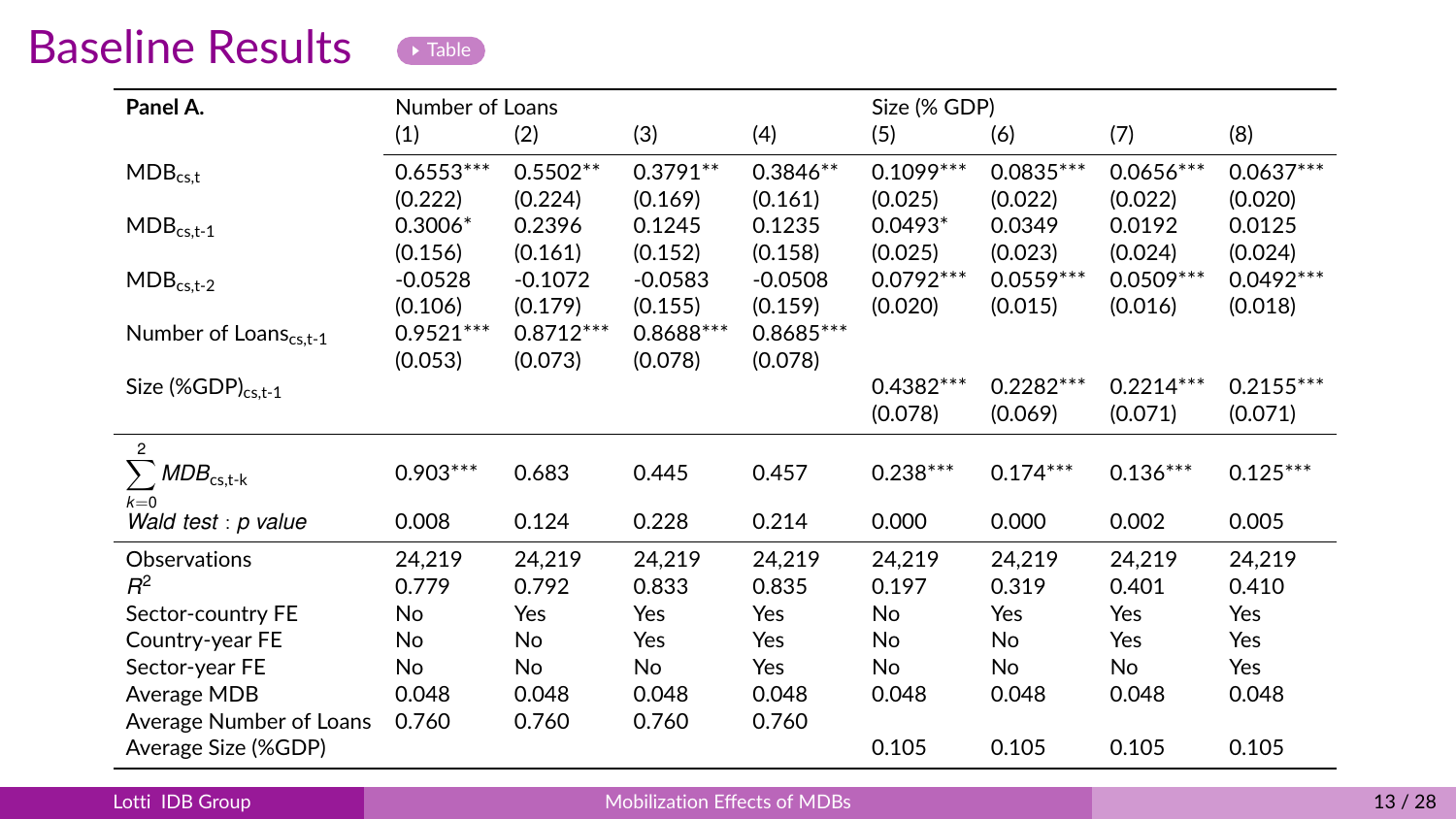### <span id="page-13-0"></span>Baseline Results **Prable**

| Panel B.                                                  | Banks per Loan         |                        |                        |                        | Maturity               |                        |                        |                        |
|-----------------------------------------------------------|------------------------|------------------------|------------------------|------------------------|------------------------|------------------------|------------------------|------------------------|
|                                                           | (1)                    | (2)                    | (3)                    | (4)                    | (5)                    | (6)                    | (7)                    | (8)                    |
| $MDB_{c s.t}$                                             | 1.5789***<br>(0.259)   | $0.8945***$<br>(0.262) | $0.4796**$<br>(0.206)  | $0.4634**$<br>(0.200)  | 1.3678***<br>(0.149)   | $0.8443***$<br>(0.133) | $0.6855***$<br>(0.133) | $0.6371***$<br>(0.125) |
| $\mathsf{MDB}_{\mathsf{cs},\mathsf{t}\text{-}1}$          | 1.3708***<br>(0.238)   | $0.8162***$<br>(0.249) | $0.5634***$<br>(0.188) | $0.6026***$<br>(0.180) | $0.7080***$<br>(0.149) | $0.3605***$<br>(0.121) | 0.1762<br>(0.125)      | 0.1345<br>(0.125)      |
| $MDB_{cs,t-2}$                                            | $1.2071***$<br>(0.218) | $0.5697**$<br>(0.219)  | $0.4287*$<br>(0.223)   | $0.5157**$<br>(0.226)  | $0.9294***$<br>(0.114) | $0.5888***$<br>(0.095) | $0.3672***$<br>(0.095) | $0.3096***$<br>(0.092) |
| Banks per Loan <sub>cs.t-1</sub>                          | $0.6377***$<br>(0.031) | $0.3016***$<br>(0.033) | $0.2310***$<br>(0.032) | $0.2221***$<br>(0.031) |                        |                        |                        |                        |
| Maturity <sub>cs.t-1</sub>                                |                        |                        |                        |                        | $0.4430***$<br>(0.032) | $0.1310***$<br>(0.022) | $0.0856***$<br>(0.017) | $0.0751***$<br>(0.017) |
| $\mathfrak{p}$<br>$\textit{MDB}_{\text{cs,t-k}}$<br>$k=0$ | $4.157***$             | $2.280***$             | $1.472***$             | $1.582***$             | $3.005***$             | $1.794***$             | $1.229***$             | $1.081***$             |
| Wald test : p value                                       | 0.000                  | 0.000                  | 0.003                  | 0.001                  | 0.000                  | 0.000                  | 0.000                  | 0.000                  |
| Observations<br>$R^2$                                     | 24,219<br>0.479        | 24,219<br>0.592        | 24,219<br>0.670        | 24,219<br>0.676        | 23,439<br>0.284        | 23,439<br>0.439        | 23,439<br>0.522        | 23,439<br>0.531        |
| Sector-country FE                                         | <b>No</b>              | Yes                    | Yes                    | Yes                    | <b>No</b>              | Yes                    | Yes                    | Yes                    |
| Country-year FE                                           | No                     | No                     | Yes                    | Yes                    | No.                    | No                     | Yes                    | Yes                    |
| Sector-year FE                                            | No                     | <b>No</b>              | No                     | Yes                    | No                     | <b>No</b>              | <b>No</b>              | Yes                    |
| Average MDB                                               | 0.048                  | 0.048                  | 0.048                  | 0.048                  | 0.038                  | 0.038                  | 0.038                  | 0.038                  |
| Average Banks per Loan<br>Average Maturity                | 1.526                  | 1.526                  | 1.526                  | 1.526                  | 0.752                  | 0.752                  | 0.752                  | 0.752                  |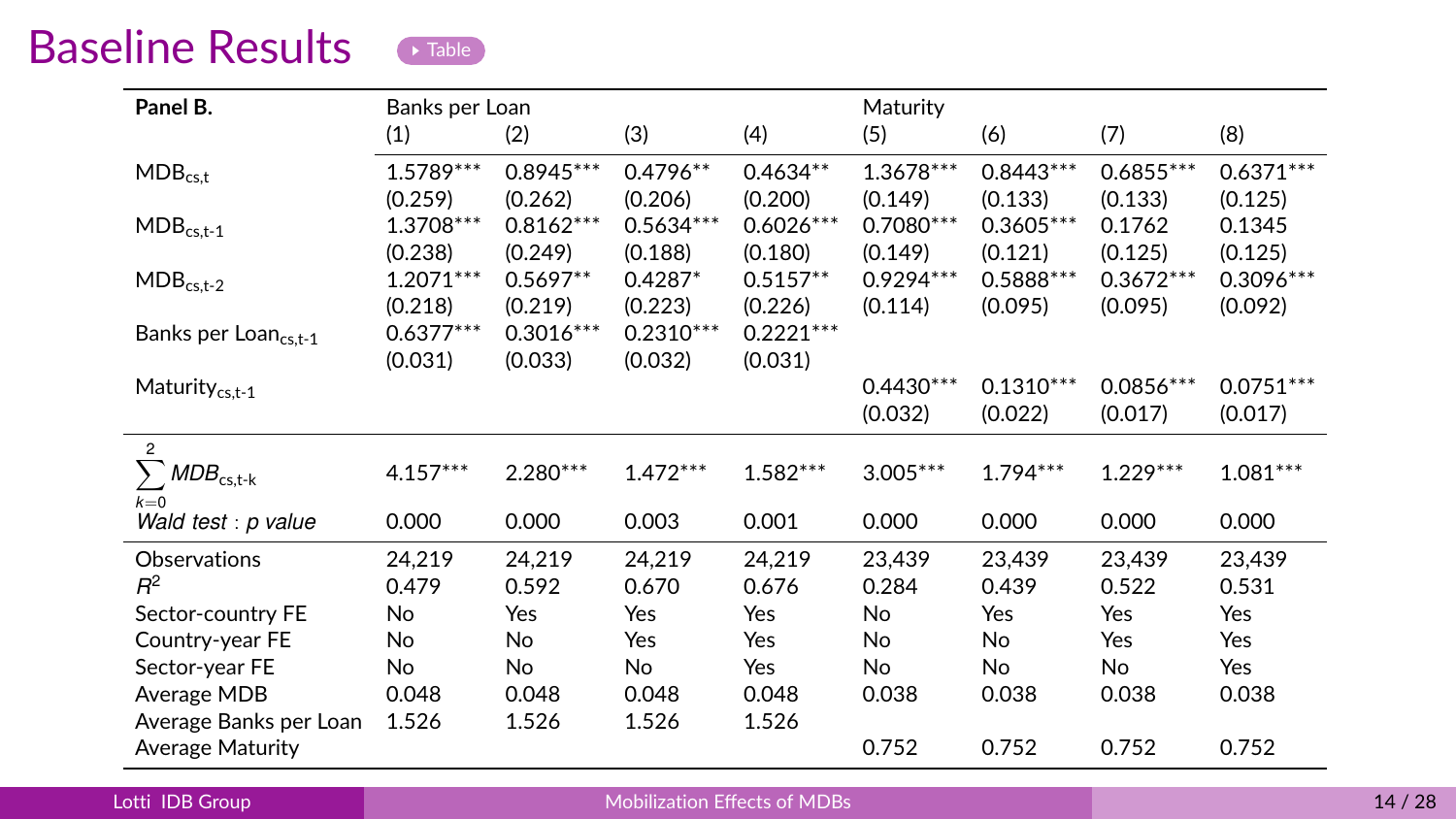## Anticipation Effects

|                     | <b>Number</b><br>of loans | Size (% GDP) | Banks       | Maturity    |
|---------------------|---------------------------|--------------|-------------|-------------|
|                     | (1)                       | (2)          | (3)         | (4)         |
| $MDB_{cs,t}$        | $0.4378***$               | $0.0628***$  | $0.4477**$  | $0.6169***$ |
|                     | (0.144)                   | (0.024)      | (0.217)     | (0.136)     |
| $MDB_{cs,t-1}$      | $0.3278**$                | 0.0112       | $0.5824***$ | 0.0868      |
|                     | (0.135)                   | (0.024)      | (0.183)     | (0.132)     |
| $MDB_{cs,t-2}$      | 0.1437                    | $0.0515***$  | $0.4831**$  | $0.2512***$ |
|                     | (0.107)                   | (0.018)      | (0.236)     | (0.092)     |
| $MDB_{cs,t+1}$      | 0.1878                    | 0.0277       | 0.2271      | 0.0986      |
|                     | (0.258)                   | (0.029)      | (0.202)     | (0.109)     |
| $MDB_{cs,t+2}$      | 0.1553                    | 0.0450       | 0.2789      | 0.1153      |
|                     | (0.135)                   | (0.048)      | (0.257)     | (0.106)     |
| Dep. $var_{cs,t-1}$ | $0.7307***$               | $0.2036***$  | $0.2151***$ | 0.0706 ***  |
|                     | (0.077)                   | (0.072)      | (0.032)     | (0.018)     |
| Observations        | 22,113                    | 22,113       | 22,113      | 21,388      |
| $R^2$               | 0.829                     | 0.404        | 0.680       | 0.531       |
| Sector-country FE   | Yes                       | Yes          | Yes         | Yes         |
| Country-year FE     | Yes                       | Yes          | Yes         | Yes         |
| Sector-year FE      | Yes                       | Yes          | Yes         | Yes         |
| Average MDB         | 0.049                     | 0.049        | 0.049       | 0.039       |
| Average Dep. Var.   | 0.730                     | 0.105        | 1.545       | 0.736       |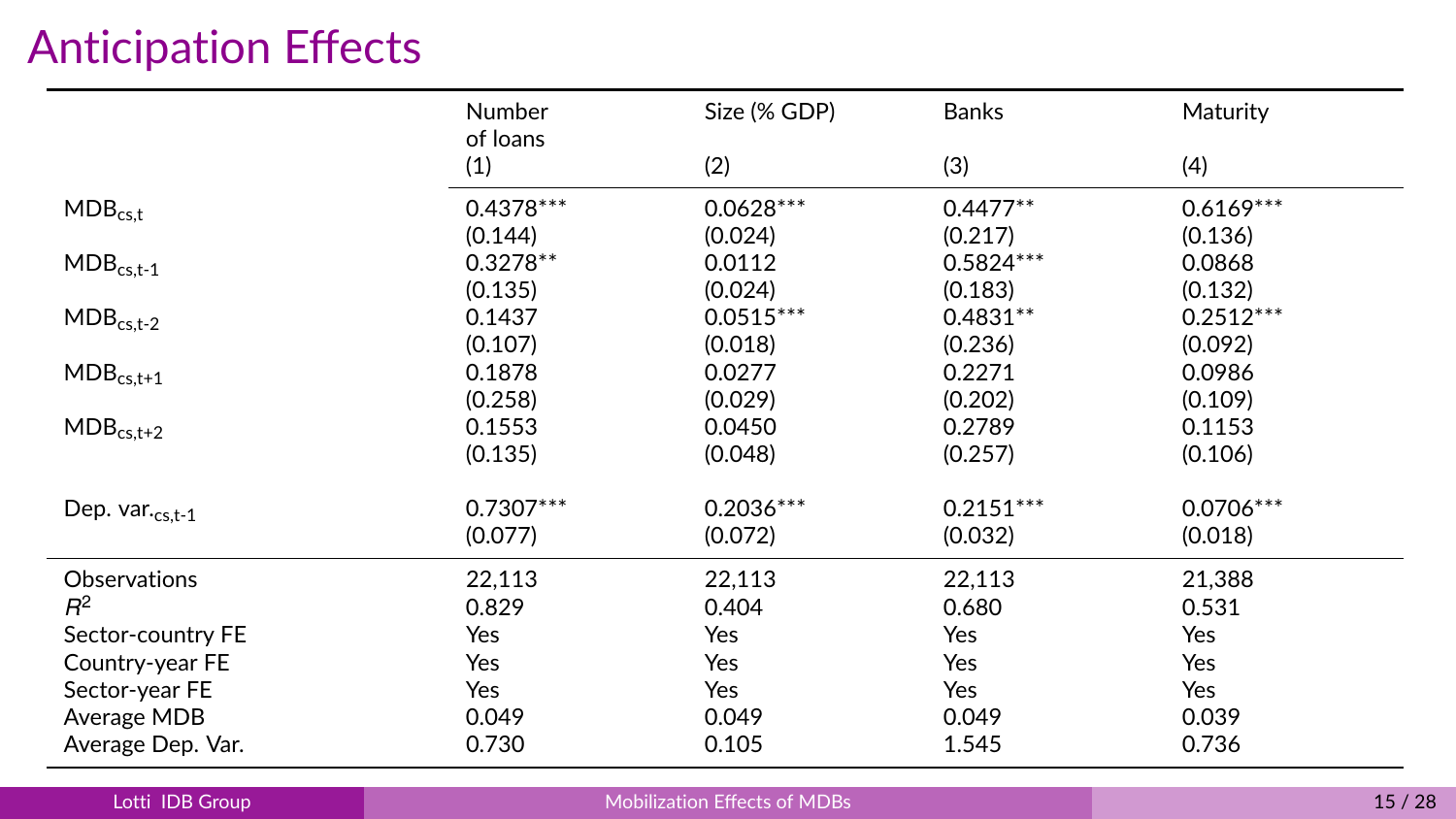## <span id="page-15-0"></span>Confounding Factors: Top 10 Banks



|                                                           | Number<br>of loans | Size (% GDP) | <b>Banks</b> | Maturity    |
|-----------------------------------------------------------|--------------------|--------------|--------------|-------------|
|                                                           | (1)                | (2)          | (3)          | (4)         |
| $MDB_{cs.t}$                                              | $0.3941**$         | $0.0632***$  | $0.4557**$   | $0.6300***$ |
|                                                           | (0.157)            | (0.020)      | (0.201)      | (0.125)     |
| $MDB_{cs,t-1}$                                            | 0.1846             | 0.0092       | $0.5356***$  | 0.0811      |
|                                                           | (0.156)            | (0.023)      | (0.182)      | (0.121)     |
| $\mathsf{MDB}_{\mathsf{cs},\mathsf{t}\text{-}\mathsf{2}}$ | 0.0041             | $0.0462***$  | $0.4578**$   | $0.2659***$ |
|                                                           | (0.161)            | (0.017)      | (0.230)      | (0.091)     |
| Top 10 Banks                                              | $-0.6419***$       | 0.0345       | $0.7738***$  | $0.4959***$ |
|                                                           | (0.182)            | (0.037)      | (0.231)      | (0.112)     |
| Dep. Var. $_{cst-1}$                                      | $0.8727***$        | $0.2130***$  | $0.2050***$  | $0.0578***$ |
|                                                           | (0.077)            | (0.072)      | (0.033)      | (0.017)     |
| $\overline{2}$<br>$\textit{MDB}_{\text{cs,t-k}}$<br>$k=0$ | 0.583              | $0.119***$   | $1.449***$   | $0.977***$  |
| Wald test : p value                                       | 0.105              | 0.006        | 0.004        | 0.000       |
| Observations                                              | 24,219             | 24,219       | 24,219       | 23,439      |
| $R^2$                                                     | 0.836              | 0.410        | 0.677        | 0.533       |
| Sector-country FE                                         | Yes                | Yes          | Yes          | Yes         |
| Country-year FE                                           | Yes                | Yes          | Yes          | Yes         |
| Sector-year FE                                            | Yes                | Yes          | Yes          | Yes         |
| Average MDB                                               | 0.048              | 0.048        | 0.048        | 0.038       |
| Average Dep. Var.                                         | 0.760              | 0.105        | 1.526        | 0.752       |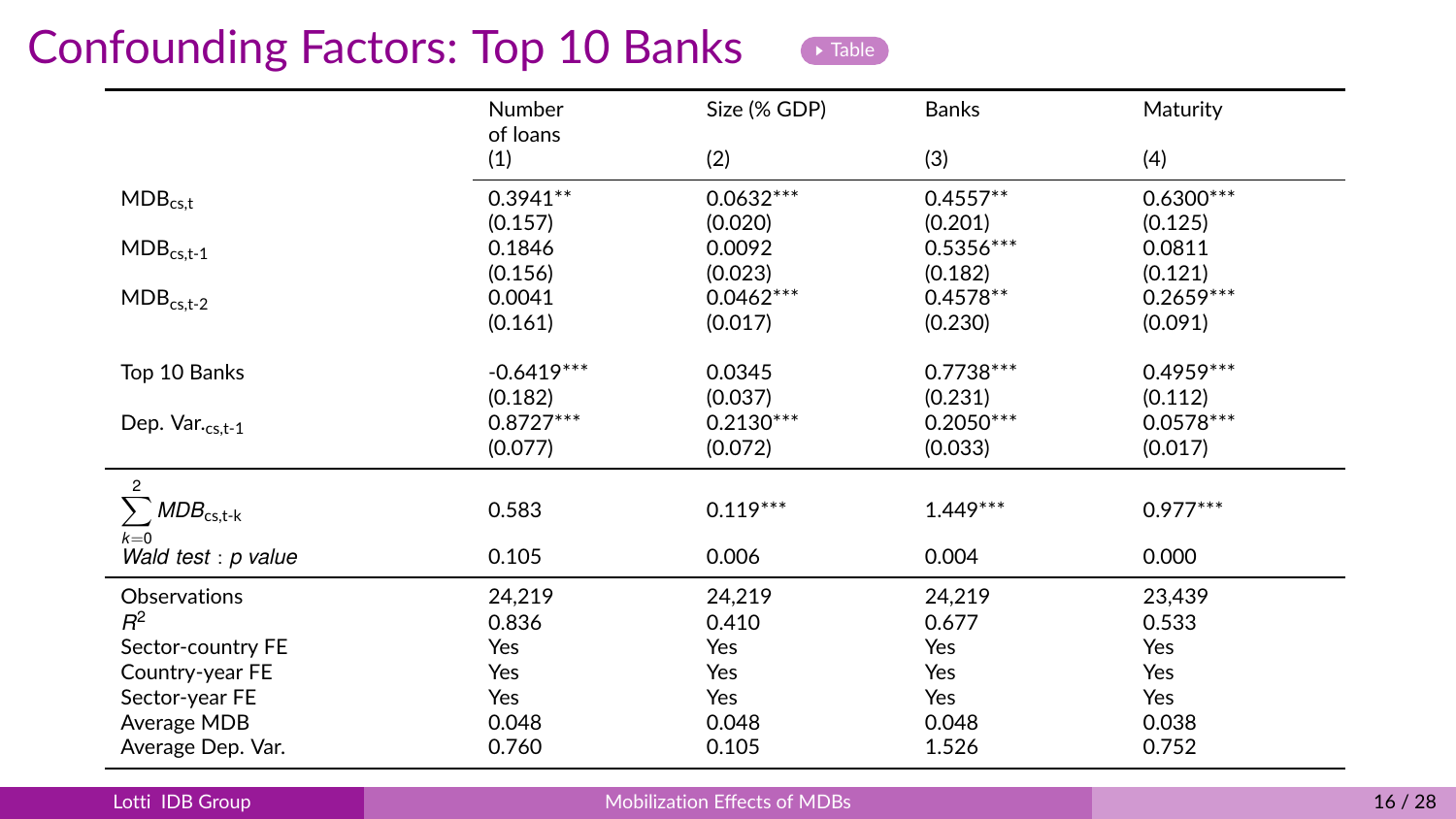## Confounding Factors: (DAC) Aid Flows

|                                                           | Number          | Size (% GDP) | <b>Banks</b> | Maturity    |
|-----------------------------------------------------------|-----------------|--------------|--------------|-------------|
|                                                           | of loans<br>(1) | (2)          | (3)          | (4)         |
| $MDB_{cs,t}$                                              | $0.4917***$     | $0.0750***$  | $0.5286**$   | $0.6797***$ |
|                                                           | (0.167)         | (0.027)      | (0.252)      | (0.149)     |
| $\mathsf{MDB}_{\mathsf{cs},\mathsf{t}\text{-}\mathsf{1}}$ | $0.2375**$      | 0.0007       | $0.4519**$   | 0.1014      |
|                                                           | (0.119)         | (0.026)      | (0.194)      | (0.150)     |
| $\mathsf{MDB}_{\mathsf{cs},\mathsf{t}\text{-}\mathsf{2}}$ | 0.1328          | $0.0481**$   | 0.3214       | $0.2315**$  |
|                                                           | (0.118)         | (0.020)      | (0.261)      | (0.100)     |
| <b>ODA</b>                                                | $0.0335*$       | $-0.0150$    | $-0.0817$    | $-0.0389$   |
|                                                           | (0.020)         | (0.014)      | (0.116)      | (0.049)     |
| Dep. Var.cs.t-1                                           | $0.7461***$     | $0.2055***$  | $0.2006***$  | $0.0644***$ |
|                                                           | (0.083)         | (0.073)      | (0.034)      | (0.019)     |
| $\overline{c}$                                            |                 |              |              |             |
| $\textit{MDB}_{\text{cs,t-k}}$                            | $0.862***$      | $0.124**$    | $1.302**$    | $1.013***$  |
| $k=0$<br>Waldtest: pvalue                                 | 0.000           | 0.0217       | 0.0273       | 0.000       |
| Observations                                              | 21,168          | 21,168       | 21,168       | 20,505      |
| $R^2$                                                     | 0.834           | 0.404        | 0.675        | 0.530       |
| Sector-country FE                                         | Yes             | Yes          | Yes          | Yes         |
| Country-year FE                                           | Yes             | Yes          | Yes          | Yes         |
| Sector-year FE                                            | Yes             | Yes          | Yes          | Yes         |
| Average MDB                                               | 0.043           | 0.043        | 0.043        | 0.032       |
| Average Dep. Var.                                         | 0.670           | 0.104        | 1.415        | 0.691       |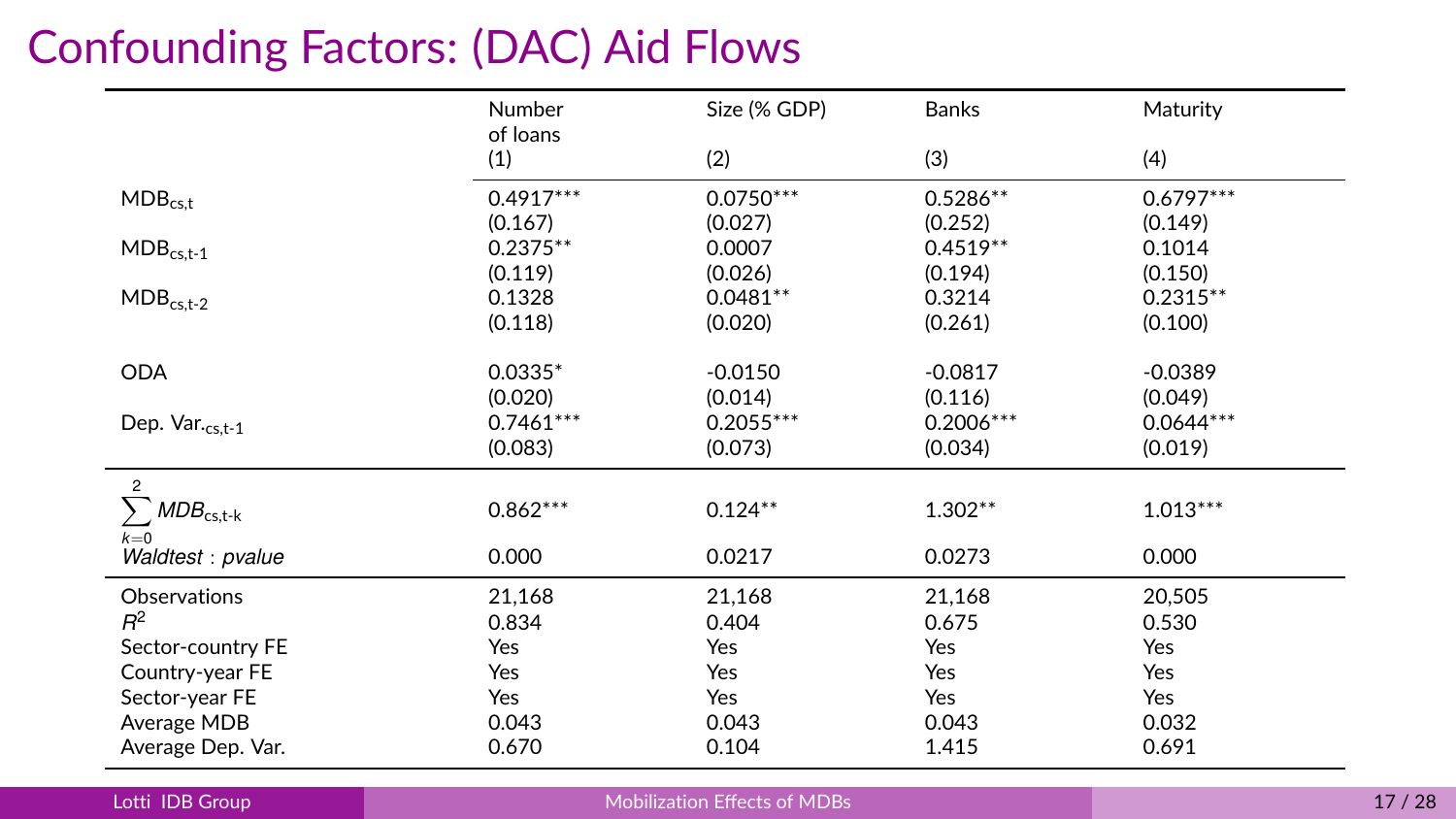## Confounding Factors: Chinese Development Finance

|                                                           | Number          | Size (% GDP) | <b>Banks</b> | Maturity     |
|-----------------------------------------------------------|-----------------|--------------|--------------|--------------|
|                                                           | of loans<br>(1) | (2)          | (3)          | (4)          |
| $MDB_{cst}$                                               | $0.3809***$     | 0.0627       | $0.7119**$   | $0.6793***$  |
|                                                           | (0.133)         | (0.041)      | (0.278)      | (0.146)      |
| $MDB_{cs.t-1}$                                            | $0.4378**$      | 0.0423       | $0.8823***$  | $0.2603*$    |
|                                                           | (0.179)         | (0.036)      | (0.249)      | (0.153)      |
| $\mathsf{MDB}_{\mathsf{cs},\mathsf{t}\text{-}\mathsf{2}}$ | 0.2100          | $0.0598**$   | $0.5468**$   | $0.1895*$    |
|                                                           | (0.134)         | (0.024)      | (0.234)      | (0.099)      |
| Chinese lending                                           | $-0.0669$       | $-0.0202$    | 0.0449       | $-0.1847***$ |
|                                                           | (0.066)         | (0.035)      | (0.113)      | (0.065)      |
| Dep. Var.cs.t-1                                           | $0.6143***$     | 0.0982       | $0.1888***$  | 0.0327       |
|                                                           | (0.106)         | (0.109)      | (0.048)      | (0.027)      |
| $\overline{2}$                                            |                 |              |              |              |
| $\textit{MDB}_{\text{cs,t-k}}$                            | $1.029***$      | $0.165*$     | $2.141***$   | $1.129***$   |
| $k=0$<br>Wald test : p value                              | 0.000           | 0.0588       | 0.000        | 0.000        |
| Observations                                              | 11,934          | 11,934       | 11,934       | 11,468       |
| $R^2$                                                     | 0.837           | 0.418        | 0.731        | 0.576        |
| Sector-country FE                                         | Yes             | Yes          | Yes          | Yes          |
| Country-year FE                                           | Yes             | Yes          | Yes          | Yes          |
| Sector-year FE                                            | Yes             | Yes          | Yes          | Yes          |
| Average MDB                                               | 0.063           | 0.063        | 0.063        | 0.047        |
| Average Dep. Var.                                         | 0.855           | 0.104        | 1.522        | 0.799        |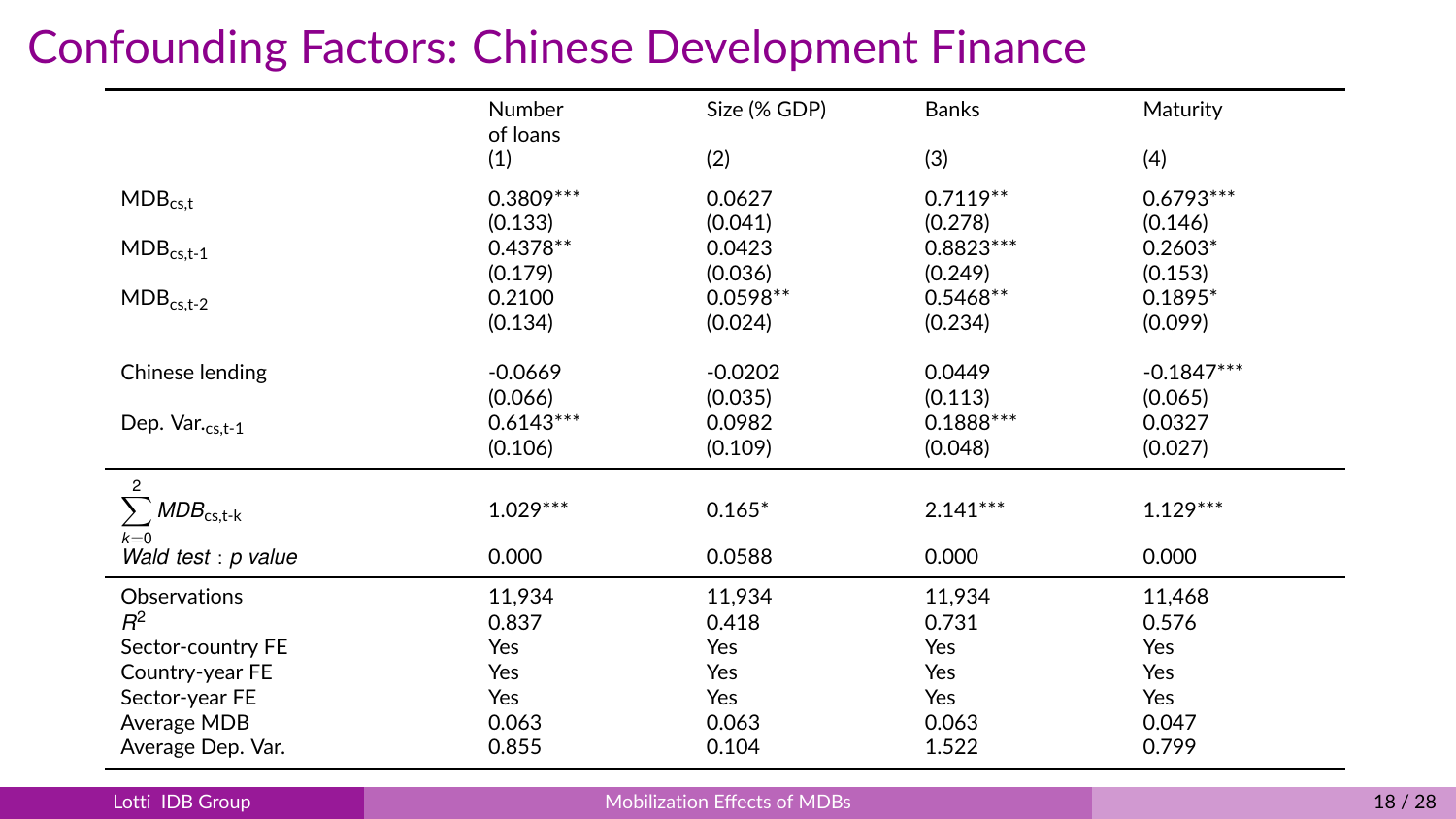## Confounding Factors: Sector Value Added

|                                                           | Number                 | Size (% GDP)           | <b>Banks</b>           | Maturity              |
|-----------------------------------------------------------|------------------------|------------------------|------------------------|-----------------------|
|                                                           | of loans<br>(1)        | (2)                    | (3)                    | (4)                   |
| $MDB_{cs.t}$                                              | $0.5457**$             | $-0.0062$              | 0.3807                 | 0.3079                |
| $MDB_{cs,t-1}$                                            | (0.251)<br>$0.4407*$   | (0.025)<br>$-0.0059$   | (0.333)<br>0.2891      | (0.194)<br>0.0761     |
|                                                           | (0.236)                | (0.021)                | (0.288)                | (0.206)               |
| $\mathsf{MDB}_{\mathsf{cs},\mathsf{t}\text{-}\mathsf{2}}$ | $0.7730**$<br>(0.334)  | $0.0847***$<br>(0.025) | $0.9260**$<br>(0.385)  | $0.2969*$<br>(0.156)  |
| Value Added cs.t                                          | 0.002<br>(0.004)       | $-0.001$<br>(0.001)    | 0.011<br>(0.011)       | 0.0021<br>(0.005)     |
| Dep. Var.cs.t-1                                           | $0.6363***$<br>(0.055) | $0.1958***$<br>(0.064) | $0.1241***$<br>(0.040) | 0.0357<br>(0.029)     |
| $\overline{2}$<br>$\textit{MDB}_{\text{cs,t-k}}$<br>$k=0$ | $1.759***$             | $0.0726**$             | $1.596**$              | $0.681**$             |
| Waldtest: pvalue                                          | 0.006                  | 0.035                  | 0.018                  | 0.028                 |
| Observations<br>$R^2$<br>Sector-country FE                | 7,325<br>0.877<br>Yes  | 7,325<br>0.549<br>Yes  | 7,325<br>0.766<br>Yes  | 7,067<br>0.668<br>Yes |
| Country-year FE                                           | Yes                    | Yes                    | Yes                    | Yes                   |
| Sector-year FE<br>Average MDB<br>Average Dep. Var.        | Yes<br>0.040<br>0.685  | Yes<br>0.040<br>0.0549 | Yes<br>0.040<br>1.159  | Yes<br>0.030<br>0.612 |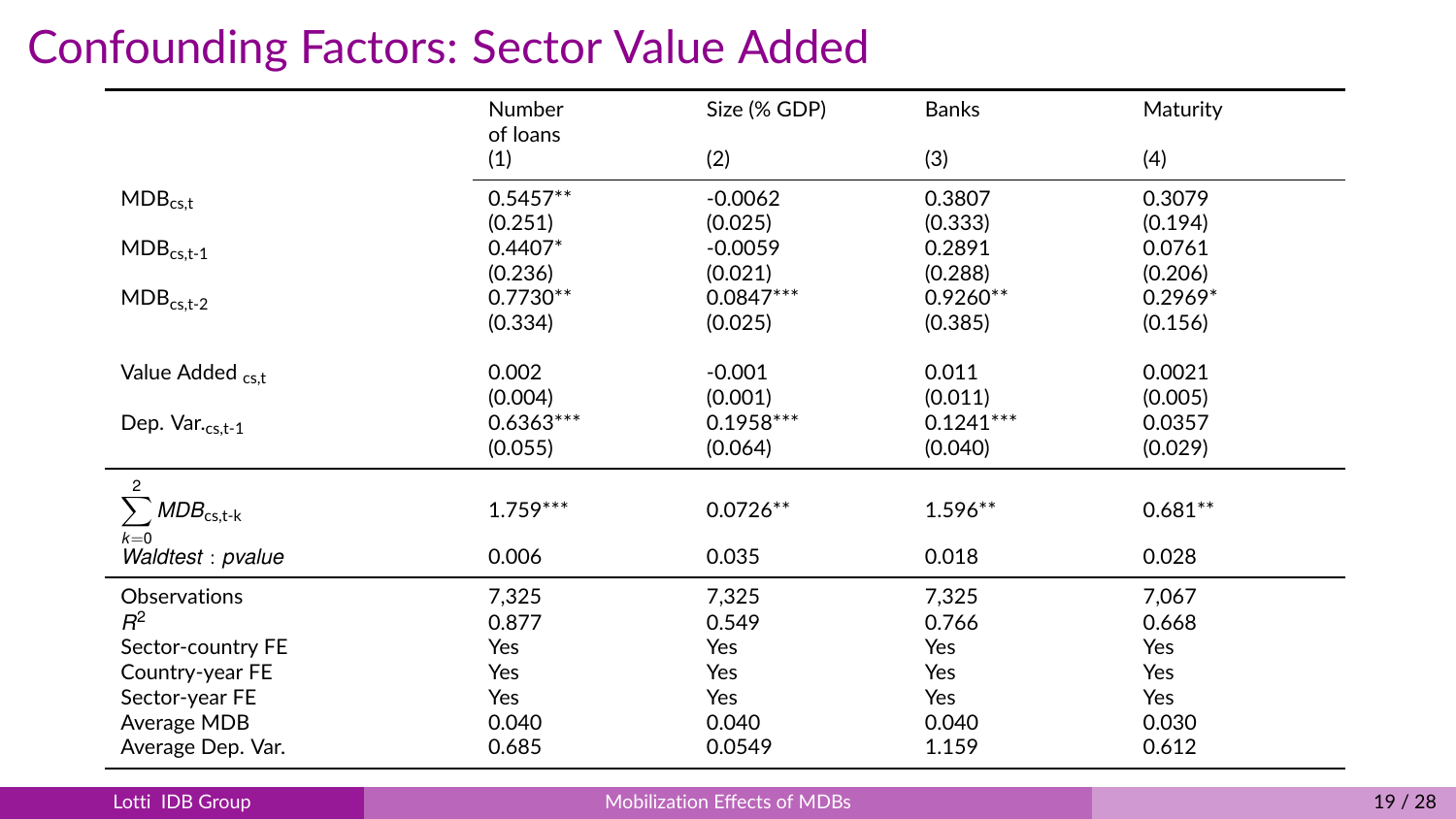## Other Robustness Exercises

- <span id="page-19-0"></span>We control for **bonds**
- To control for the **large share of zeros**, we exclude:
	- $\triangleright$  countries that have fewer than 100 syndicated loans in total
	- $\triangleright$  sectors with fewer than 1,000 syndicated loans in total
	- $\triangleright$  both countries and sectors that have fewer than 100 and 1000 syndicated loans, respectively
- We **cluster the standard errors** at the country-sector level, in line with MDB support assigned across country-sector pairs  $\bullet$  [Table](#page-34-0)
- **We control for country-sector linear and quadratic trends**
- We estimate **Oster bounds**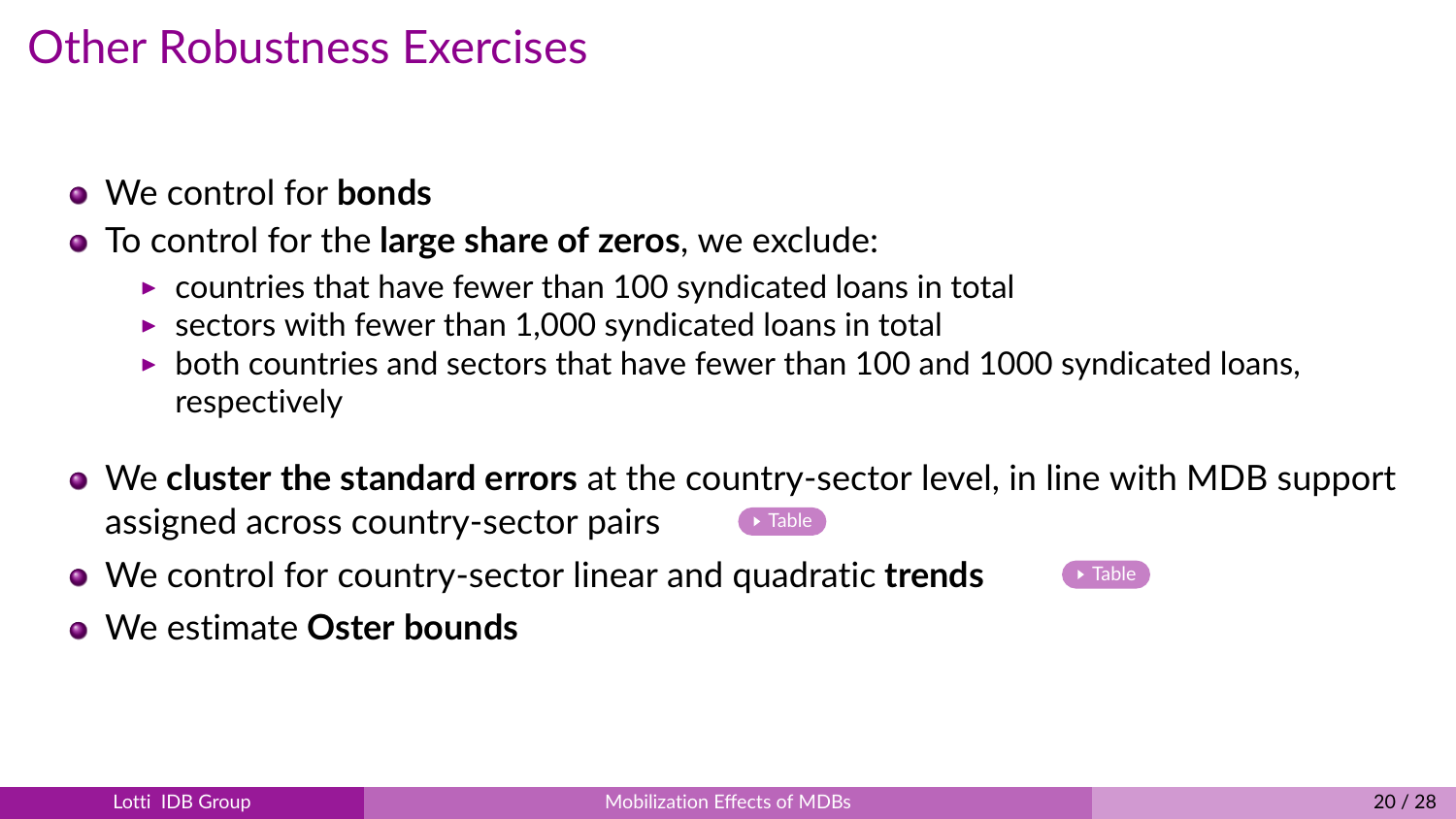# Extensions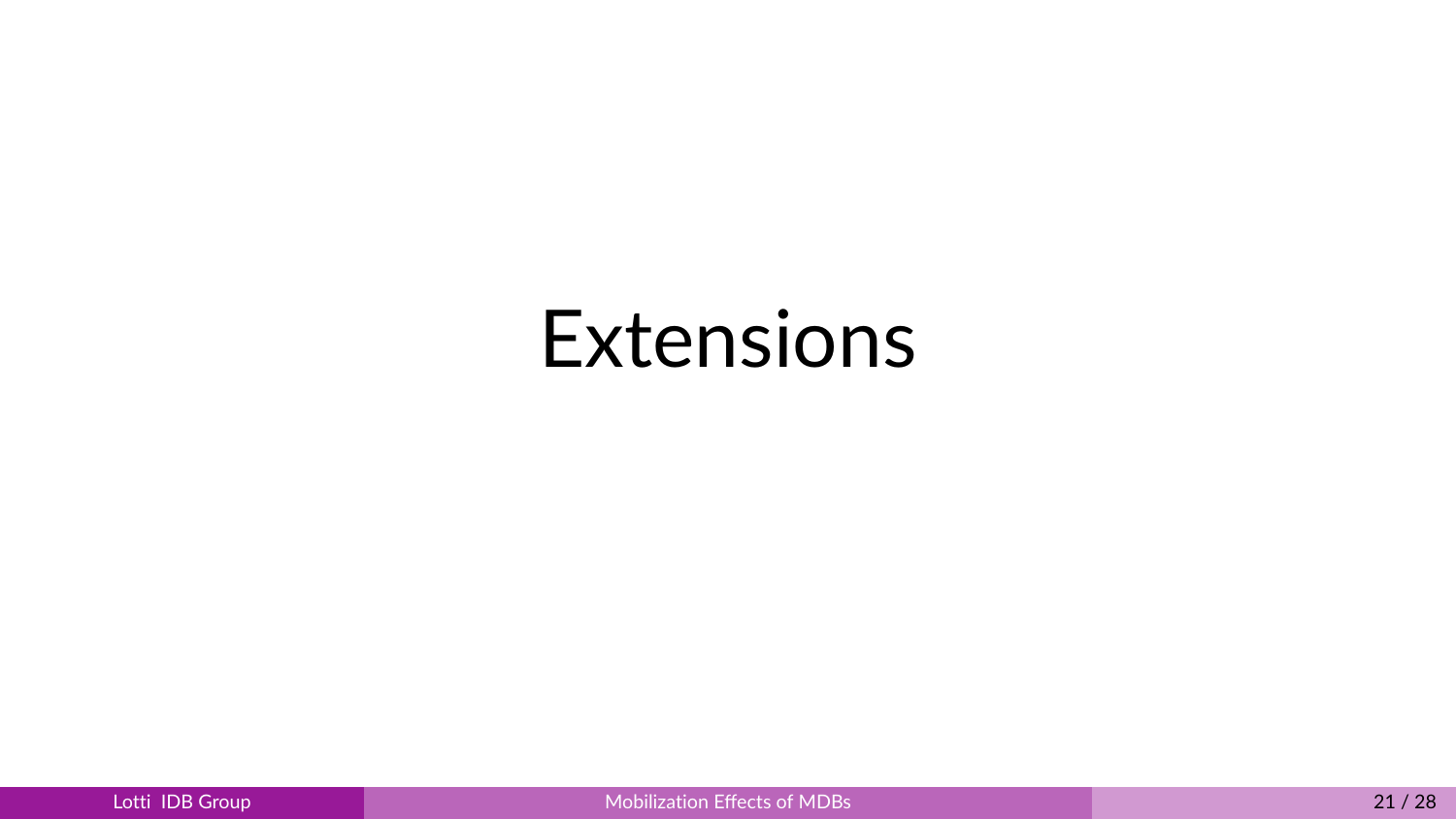## **Multiplier**

|                                          |             | Size (In \$ lent) |             |  |
|------------------------------------------|-------------|-------------------|-------------|--|
|                                          | (1)         | (2)               | (3)         |  |
| MDB size ( $\ln$ \$ lent) <sub>cst</sub> | 0.0873***   | 0.0862***         | $0.0824***$ |  |
|                                          | (0.020)     | (0.018)           | (0.018)     |  |
| MDB size (In $$$ lent) <sub>cs.t-1</sub> | $0.0415**$  | $0.0484**$        | $0.0451**$  |  |
|                                          | (0.020)     | (0.021)           | (0.021)     |  |
| MDB size (In \$ lent) <sub>cs.t-2</sub>  | 0.0353      | $0.0443*$         | 0.0414      |  |
|                                          | (0.025)     | (0.025)           | (0.025)     |  |
| Size (In $$$ lent) <sub>cs.t-1</sub>     | $0.1860***$ | $0.0472**$        | $0.0515***$ |  |
|                                          | (0.022)     | (0.018)           | (0.018)     |  |
| $\mathcal{P}$                            |             |                   |             |  |
| $MDB_{cs,t-k}$                           | $0.164***$  | $0.179***$        | $0.169***$  |  |
| $k=0$                                    |             |                   |             |  |
| Wald test : p value                      | 0.000       | 0.000             | 0.000       |  |
| Marginal Effect                          | $6.862***$  | 7.490***          | 7.071***    |  |
| Observations                             | 24,219      | 24,219            | 24,219      |  |
| R-squared                                | 0.714       | 0.748             | 0.747       |  |
| All FE                                   | Yes         | Yes               | Yes         |  |
| Country-sector Trends                    | No          | Yes               | Quadratic   |  |
| Average Size (In \$ lent)                | 0.859       | 0.859             | 0.859       |  |
| Average MDB size (In \$ lent)            | 0.175       | 0.175             | 0.175       |  |
| Average Size (\$ lent)                   | 158.5       | 158.5             | 158.5       |  |
| Average MDB size (\$ lent)               | 3.788       | 3.788             | 3.788       |  |

#### Implied multiplier in line with estimating effect on lending per capita

#### **Lotti IDB Group 22/28 [Mobilization Effects of MDBs](#page-0-0)** 22/28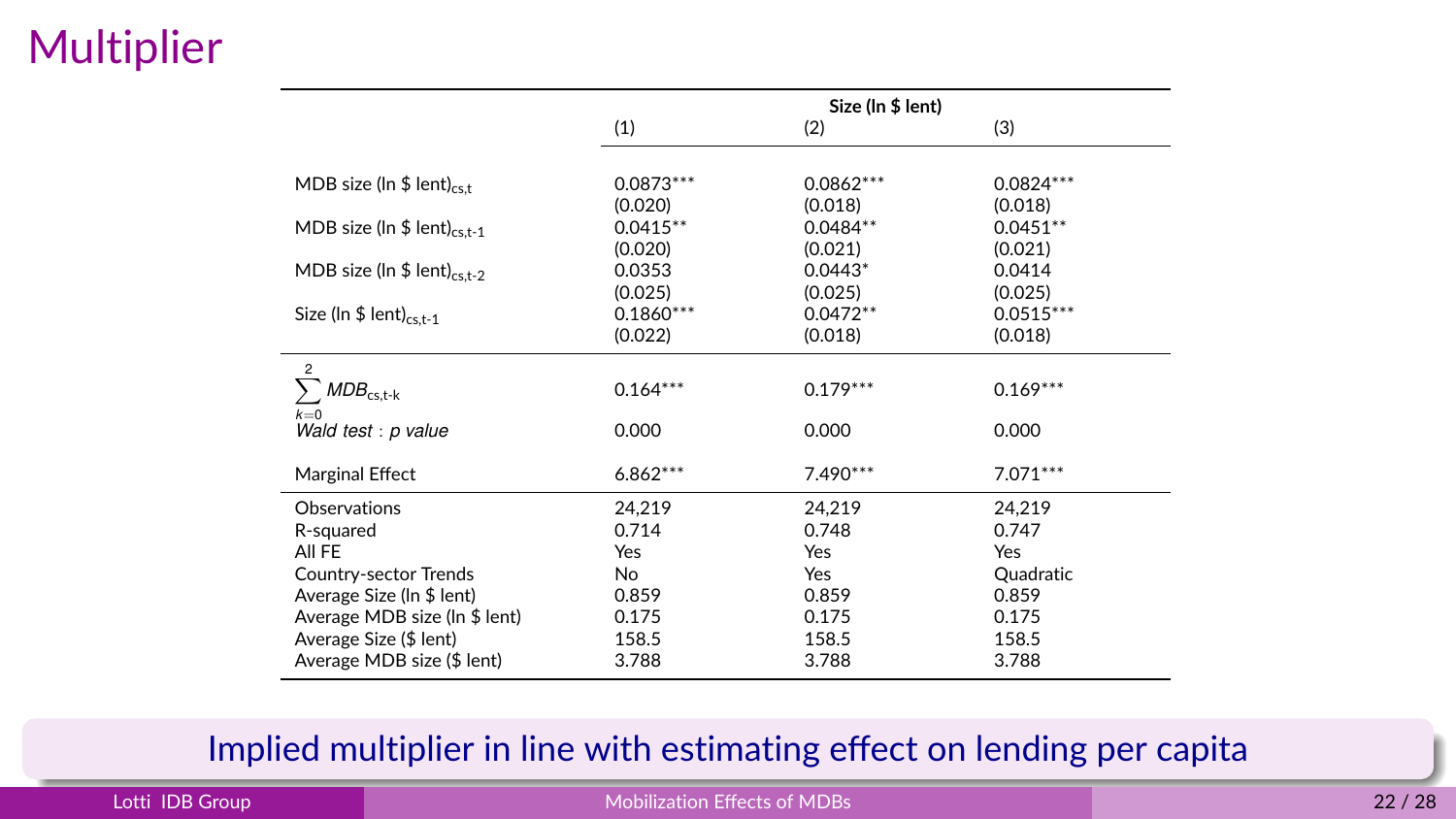<span id="page-22-0"></span>We look at **total mobilization**, including the volume of the loan in which MDBs participate (excluding their share) and the number of private creditors partnering in the loan itself in the outcome variables  $\bullet$  [Table](#page-35-0)

Total mobilization is larger than the indirect one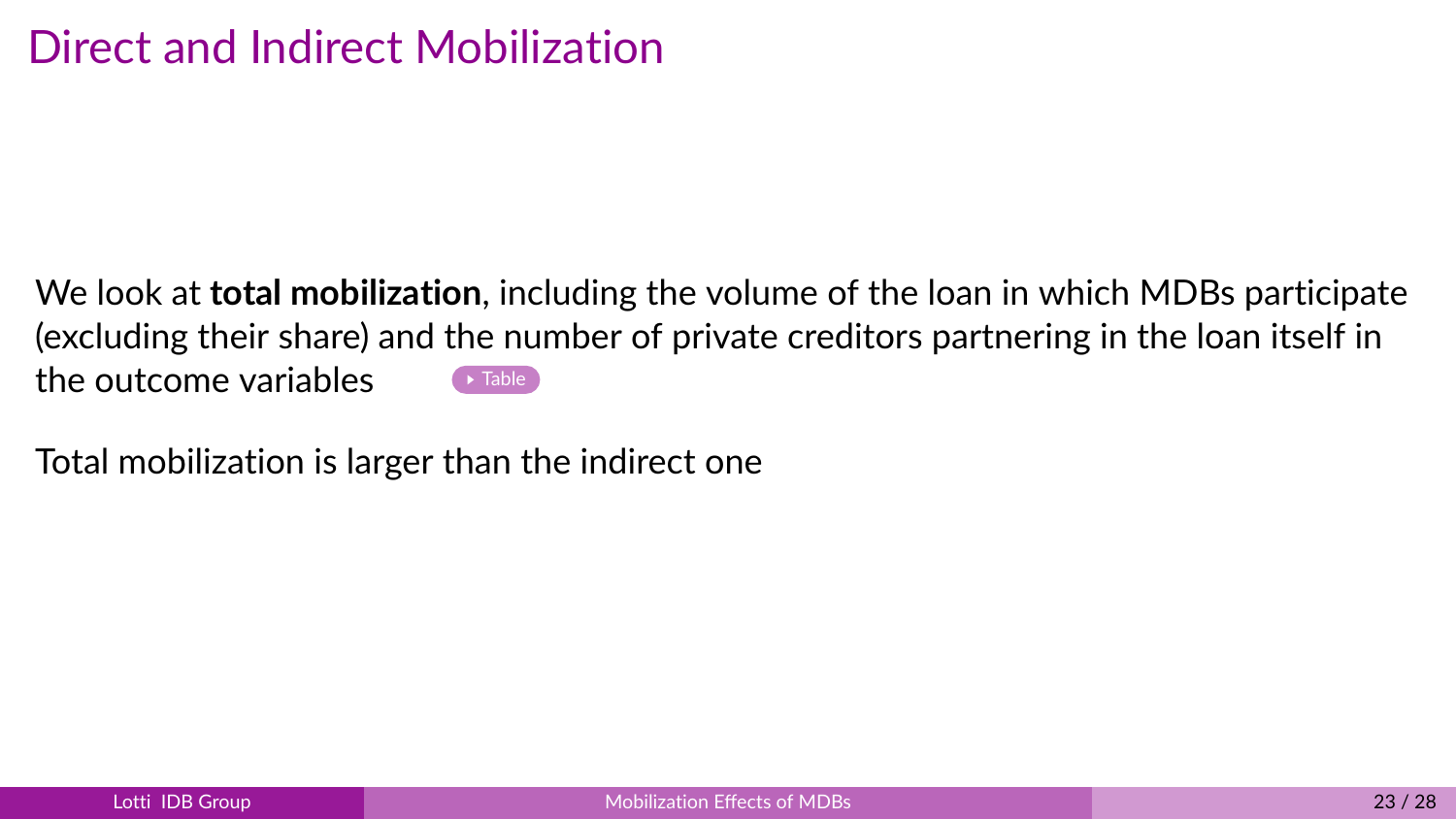## Is There a Crowding Out of Corporate Bonds?

<span id="page-23-0"></span>The positive mobilization that we have documented so far could be partially (or fully) offset by a reduction in other capital inflows

- We look at corporate bond issuances, which represent the closest substitute to syndicated loans, as they have similar size and maturity
- No significant association with the number of bonds nor with the size of corporate bond financing at the same time and in the two years after MDBs' participation  $\rightarrow$  [Table](#page-40-0)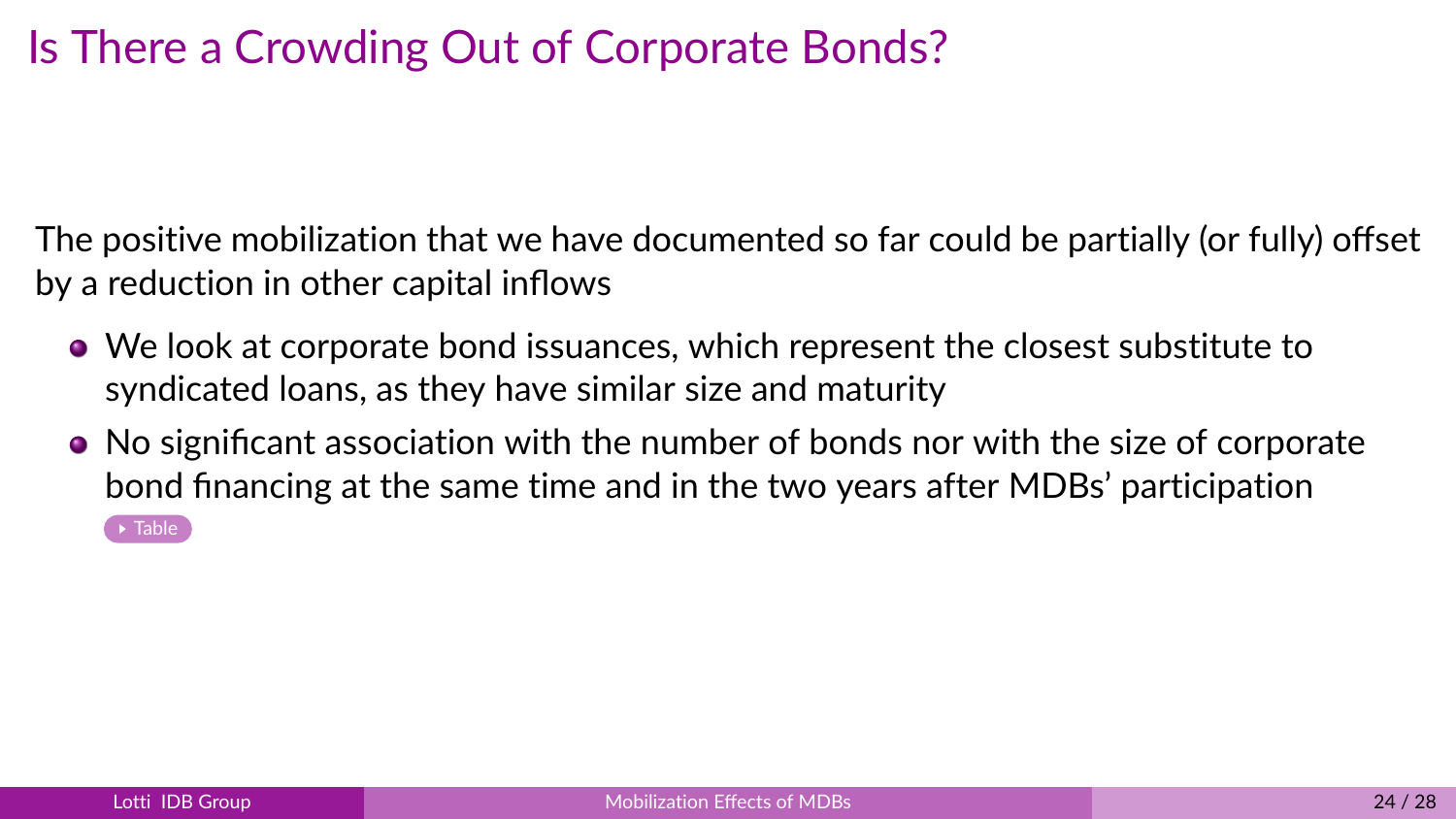## Country Heterogeneity

<span id="page-24-0"></span>We investigate the extent of mobilization across countries at different levels of income and risk

Mobilization is:

- stronger for countries with investment grade, while for riskier countries there is a positive association with loan terms but not on quantity  $\qquad \qquad \bullet$  [Table](#page-41-0)
- $\bullet$  weaker in low-income countries and in low-growth country-year pairs  $\bullet$  [Table](#page-42-1)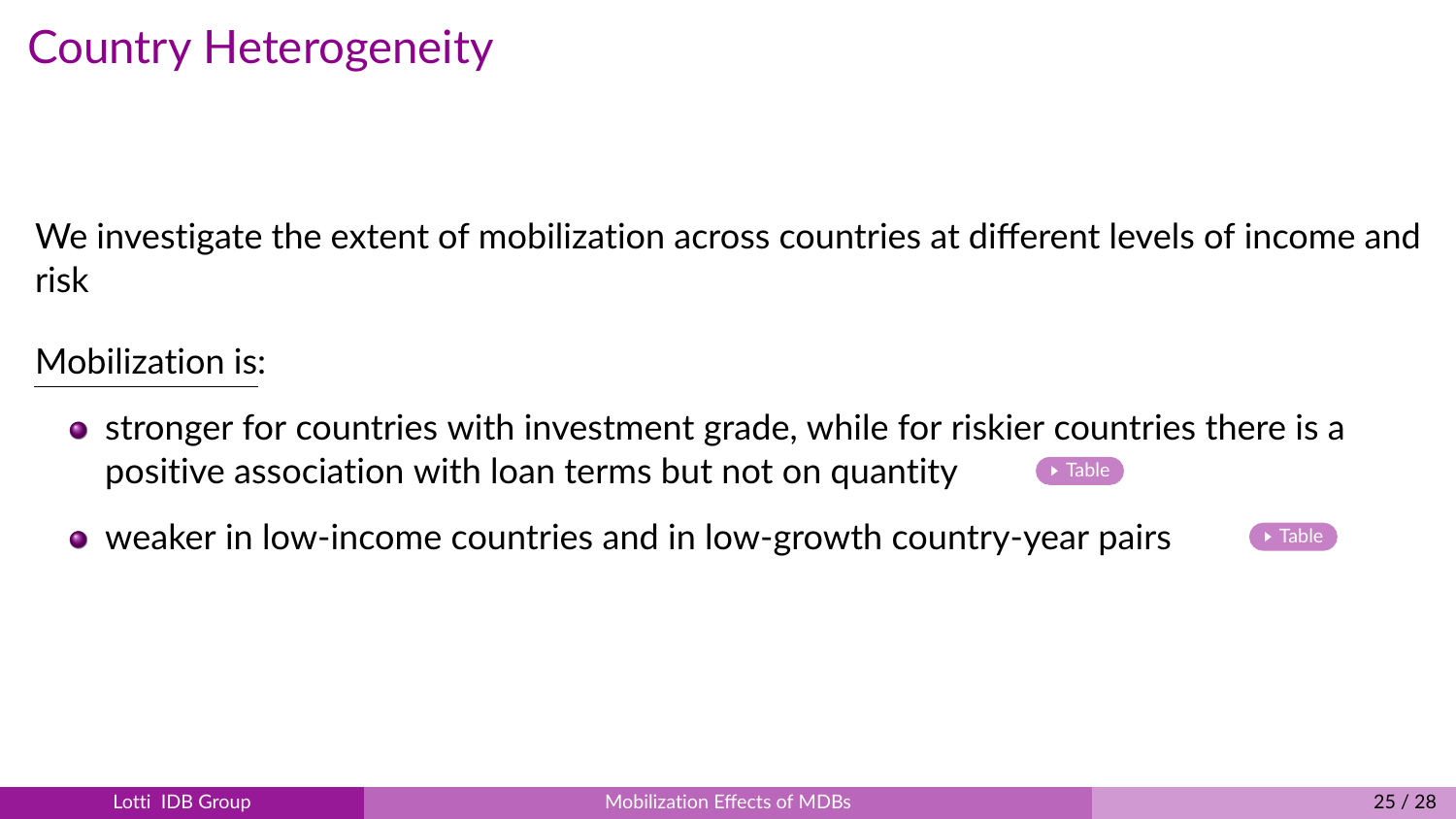# Conclusion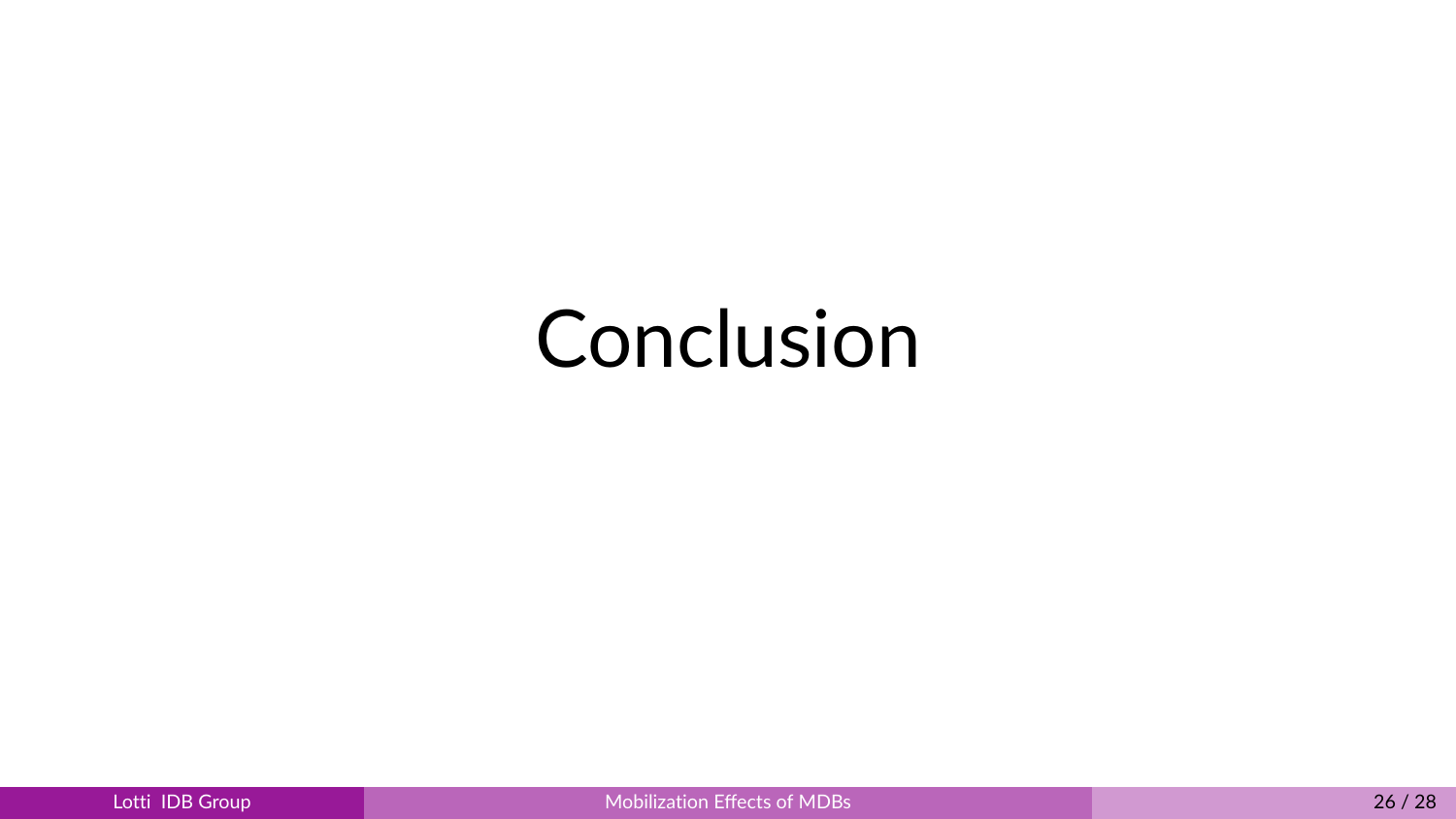## Key Takeaways

- **1** MDB lending is positively and significantly associated with the number of syndicated loans, the total size of inflows, the number of lending banks, and the average loan maturity
- 2 The mobilization is large and persistent over time, with no evidence of anticipation effects
- <sup>3</sup> For each dollar that the MDB puts in a country sector, the private sector lends almost 7 dollars in the next 3 years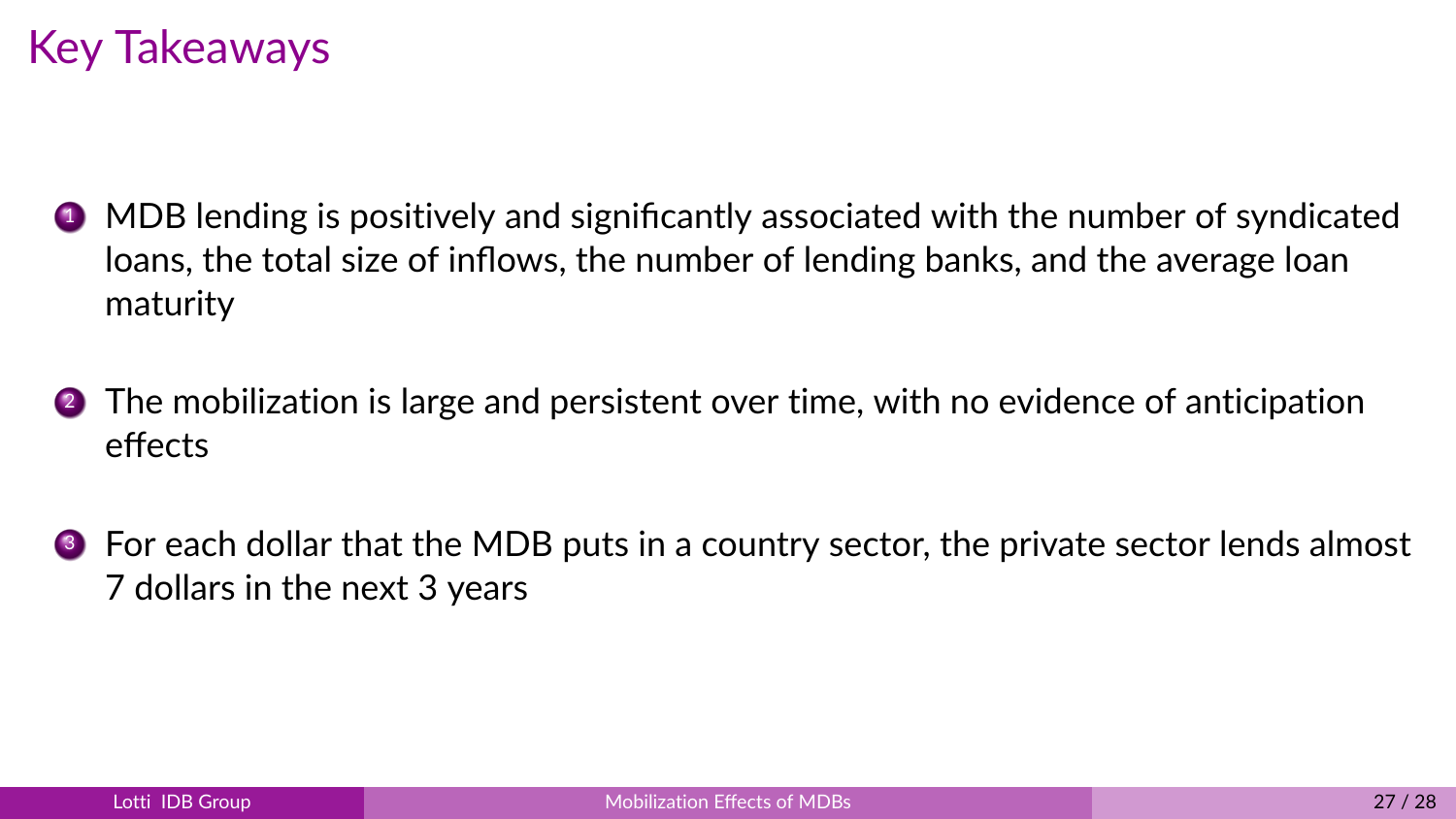- MDBs can play a **fundamental role** through a stronger engagement to attract additional resources from the private sector
- MDB lending is less effective in low-income and risky countries, suggesting that MDBs still face **challenges** to attract private resources especially in countries with larger financing needs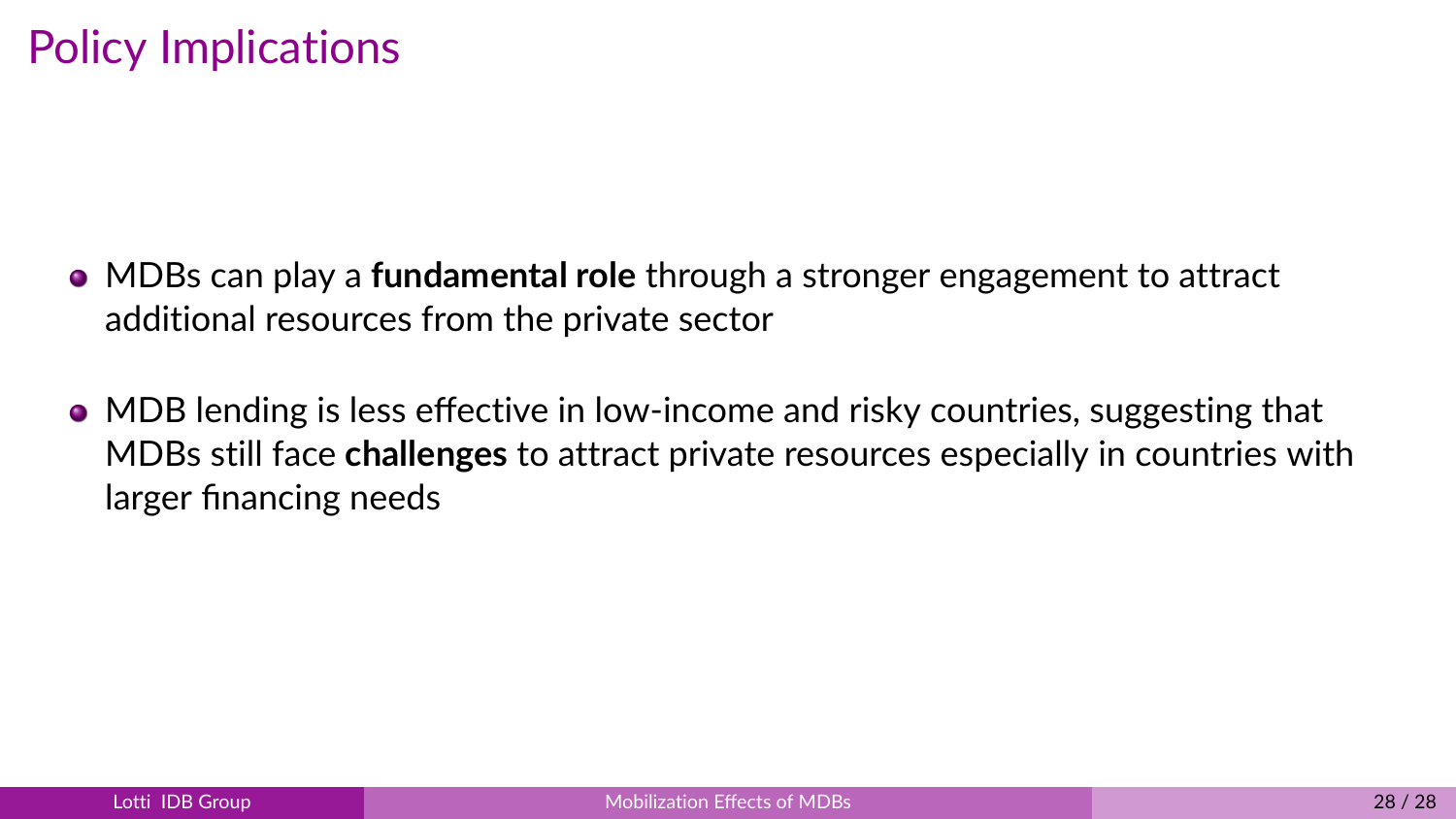# Additional Slides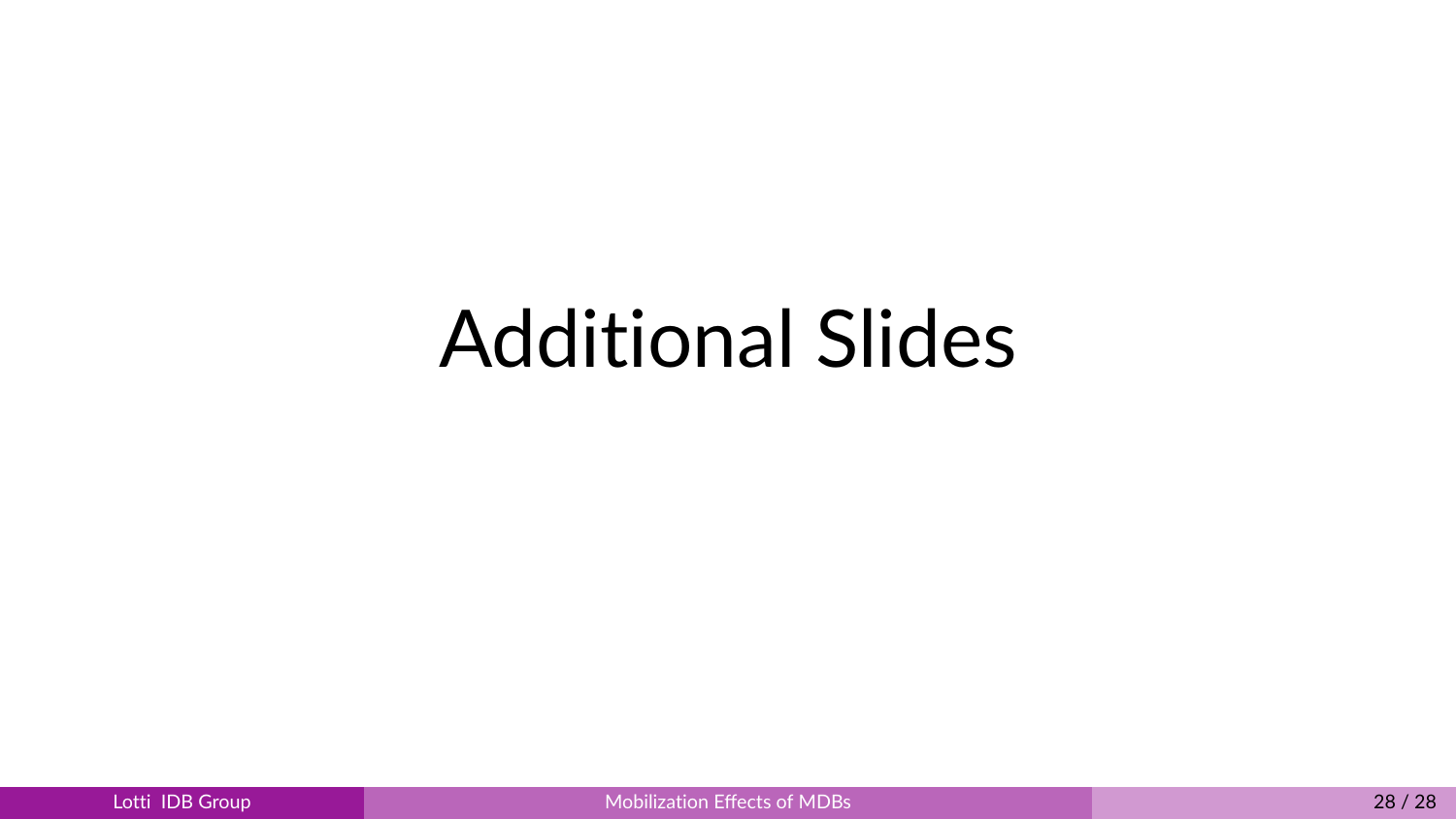<span id="page-29-0"></span>

|                             | Mean  | <b>SD</b> | <b>Min</b> | Max    | N      |
|-----------------------------|-------|-----------|------------|--------|--------|
| Panel A. Syndicates Loans   |       |           |            |        |        |
| Number of Loans             | 0.737 | 4.518     | 0          | 188    | 26.325 |
| Size (% GDP)                | 0.109 | 0.693     | 0          | 41.514 | 26.325 |
| Size w/o Loan w/MDB (% GDP) | 0.101 | 0.672     | 0          | 41.514 | 26.325 |
| <b>Banks</b>                | 1.474 | 5.185     | 0          | 80     | 26.325 |
| Banks w/o MDB partners      | 1.562 | 5.309     | 0          | 80     | 26.325 |
| Maturity (years)            | 0.724 | 2.174     | 0          | 35     | 26.096 |
| Panel B. Corporate Bonds    |       |           |            |        |        |
| Number of Bonds             | 1.245 | 8.801     | $\Omega$   | 336    | 15,075 |
| Bond Size (% GDP)           | 0.037 | 0.18      | O          | 6.187  | 15,075 |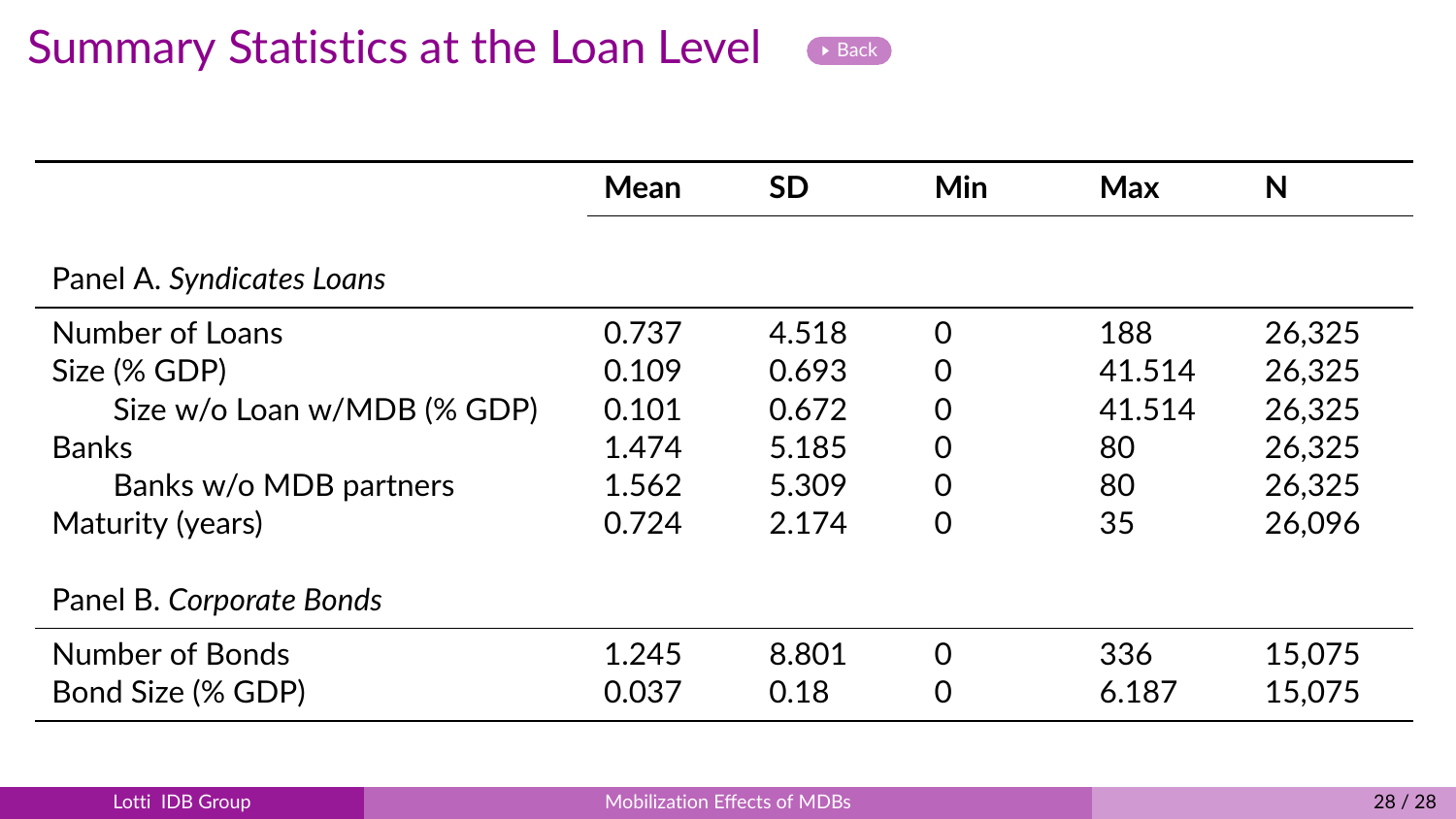<span id="page-30-0"></span>

|                                                           | Number<br>of loans | Size (% GDP) | <b>Banks</b> | Maturity    |
|-----------------------------------------------------------|--------------------|--------------|--------------|-------------|
|                                                           | (1)                | (2)          | (3)          | (4)         |
| $MDB_{c s.t}$                                             | 0.8514             | $0.0724***$  | $0.5475**$   | $0.6198***$ |
|                                                           | (0.535)            | (0.022)      | (0.223)      | (0.123)     |
| $\mathsf{MDB}_{\mathsf{cs},\mathsf{t}\text{-}\mathsf{1}}$ | $0.8166*$          | 0.0293       | 0.7406***    | 0.1270      |
|                                                           | (0.453)            | (0.025)      | (0.219)      | (0.108)     |
| $MDB_{cs,t-2}$                                            | $0.7803*$          | $0.0561***$  | $0.6865**$   | $0.3055***$ |
|                                                           | (0.439)            | (0.019)      | (0.270)      | (0.095)     |
| $\overline{2}$                                            |                    |              |              |             |
| MDB_Support <sub>cst-k</sub>                              | $2.448*$           | $0.158***$   | $1.975***$   | $1.052***$  |
| $k=0$<br>Wald test : p value                              | 0.084              | 0.003        | 0.002        | 0.000       |
| Observations                                              | 24,219             | 24,219       | 24,219       | 24,023      |
| $R^2$                                                     | 0.607              | 0.381        | 0.713        | 0.522       |
| Sector-country FE                                         | Yes                | Yes          | Yes          | Yes         |
| Sector-year FE                                            | Yes                | Yes          | Yes          | Yes         |
| Country-year FE                                           | Yes                | Yes          | Yes          | Yes         |
| Average MDB                                               | 0.048              | 0.048        | 0.048        | 0.048       |
| Average Number of Loans                                   | 0.760              |              |              |             |
|                                                           |                    | 0.105        |              |             |
| Average Size (% GDP)                                      |                    |              |              |             |
| Average Banks                                             |                    |              | 2.871        |             |
| Average Maturity                                          |                    |              |              | 0.762       |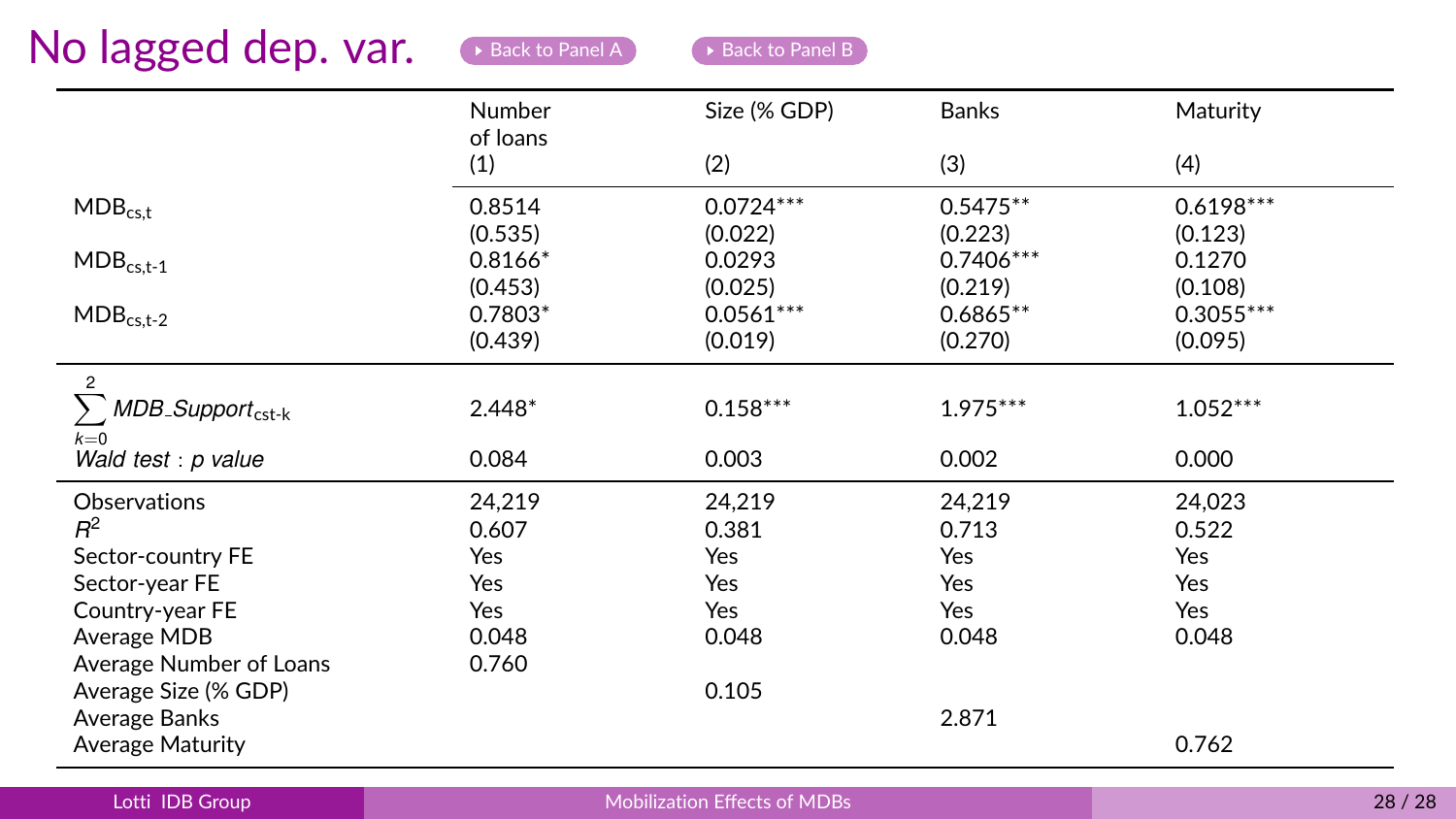### Lagged Dep. Var. Model  $\bullet$  [Back to Panel A](#page-12-0) [Back to Panel B](#page-13-0)

|                                      | Number<br>of loans | Size (% GDP) | <b>Banks</b> | Maturity    |  |
|--------------------------------------|--------------------|--------------|--------------|-------------|--|
|                                      | (1)                | (2)          | (3)          | (4)         |  |
| $MDB_{cs,t}$                         | $0.5010***$        | $0.0847***$  | $1.1021***$  | $1.0142***$ |  |
|                                      | (0.160)            | (0.026)      | (0.221)      | (0.142)     |  |
| $MDB_{cs,t-1}$                       | 0.2116             | 0.0231       | $1.1286***$  | $0.3919***$ |  |
|                                      | (0.157)            | (0.027)      | (0.197)      | (0.123)     |  |
| $MDB_{cs,t-2}$                       | 0.0410             | $0.0703***$  | 1.0900***    | $0.5866***$ |  |
|                                      | (0.105)            | (0.023)      | (0.180)      | (0.106)     |  |
| Dep. Var.cs.t-1                      | $0.9461***$        | $0.4116***$  | $0.5241***$  | $0.2808***$ |  |
|                                      | (0.060)            | (0.084)      | (0.049)      | (0.023)     |  |
| $\mathfrak{p}$                       |                    |              |              |             |  |
| У<br>$MDB$ _Support <sub>cst-k</sub> | $0.754***$         | $0.178***$   | $3.321***$   | $1.993***$  |  |
| $k=0$<br>Wald test : p value         | 0.009              | 0.003        | 0.000        | 0.000       |  |
| Observations                         | 24,219             | 24,219       | 24,219       | 23,439      |  |
| $R^2$                                | 0.825              | 0.310        | 0.593        | 0.443       |  |
| Sector-country FE                    | No                 | <b>No</b>    | No           | No          |  |
| Sector-year FE                       | Yes                | Yes          | Yes          | Yes         |  |
| Country-year FE                      | Yes                | Yes          | Yes          | Yes         |  |
| Average MDB                          | 0.048              | 0.048        | 0.048        | 0.048       |  |
| Average Number of Loans              | 0.760              |              |              |             |  |
| Average Size (% GDP)                 |                    | 0.105        |              |             |  |
| Average Banks                        |                    |              | 1.526        |             |  |
| <b>Average Maturity</b>              |                    |              |              | 0.752       |  |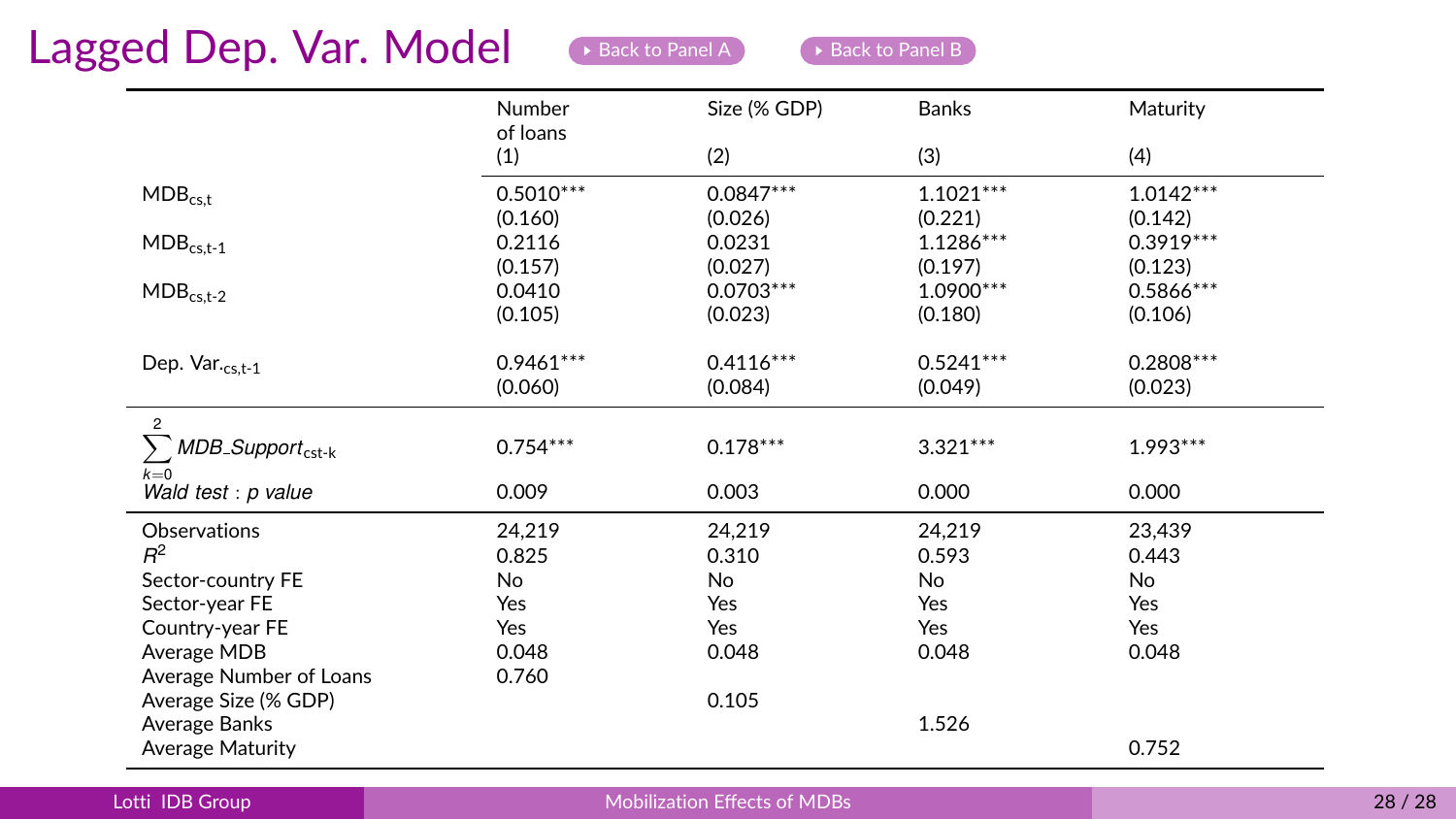## Trends **[Back](#page-19-0)**

<span id="page-32-0"></span>

| Panel A.                                                  | Number of loans<br>(1) | (2)         | (3)         | Size (% GDP)<br>(4) | (5)         | (6)         |
|-----------------------------------------------------------|------------------------|-------------|-------------|---------------------|-------------|-------------|
| $MDB_{c s.t}$                                             | $0.3846**$             | $0.4931***$ | $0.5126***$ | $0.0637***$         | $0.0693***$ | $0.0665***$ |
|                                                           | (0.161)                | (0.149)     | (0.154)     | (0.020)             | (0.025)     | (0.024)     |
| $\mathsf{MDB}_{\mathsf{cs,t}\text{-}\mathsf{1}}$          | 0.1235                 | $0.2825**$  | $0.3205**$  | 0.0125              | 0.0171      | 0.0145      |
|                                                           | (0.158)                | (0.137)     | (0.127)     | (0.024)             | (0.027)     | (0.026)     |
| $MDB_{cs.t-2}$                                            | $-0.0508$              | 0.1246      | 0.1656      | $0.0492***$         | $0.0537***$ | $0.0518***$ |
|                                                           | (0.159)                | (0.129)     | (0.113)     | (0.018)             | (0.019)     | (0.019)     |
| Dep. Var.cs.t-1                                           | $0.8685***$            | $0.7006***$ | $0.6519***$ | $0.2155***$         | $0.1334*$   | $0.1366*$   |
|                                                           | (0.078)                | (0.068)     | (0.062)     | (0.071)             | (0.071)     | (0.070)     |
| $\overline{c}$<br>$\textit{MDB}_{\text{cs,t-k}}$<br>$k=0$ | 0.457                  | $0.900***$  | $0.999***$  | $0.125***$          | $0.140**$   | $0.133**$   |
| Wald test : p value                                       | 0.214                  | 0.002       | 0.000       | 0.005               | 0.016       | 0.015       |
| Observations                                              | 24,219                 | 24,219      | 24,219      | 24,219              | 24,219      | 24,219      |
| $R^2$                                                     | 0.835                  | 0.858       | 0.865       | 0.410               | 0.453       | 0.452       |
| Sector-country FE                                         | Yes                    | Yes         | Yes         | Yes                 | Yes         | Yes         |
| Country-year FE                                           | Yes                    | Yes         | Yes         | Yes                 | Yes         | Yes         |
| Sector-year FE                                            | Yes                    | Yes         | Yes         | Yes                 | Yes         | Yes         |
| Country-sector Trends                                     | No                     | Yes         | Quadratic   | No                  | Yes         | Quadratic   |
| Average MDB                                               | 0.0483                 | 0.0483      | 0.0483      | 0.0483              | 0.0483      | 0.0483      |
| Average Dep. Var.                                         | 0.760                  | 0.760       | 0.760       | 0.105               | 0.105       | 0.105       |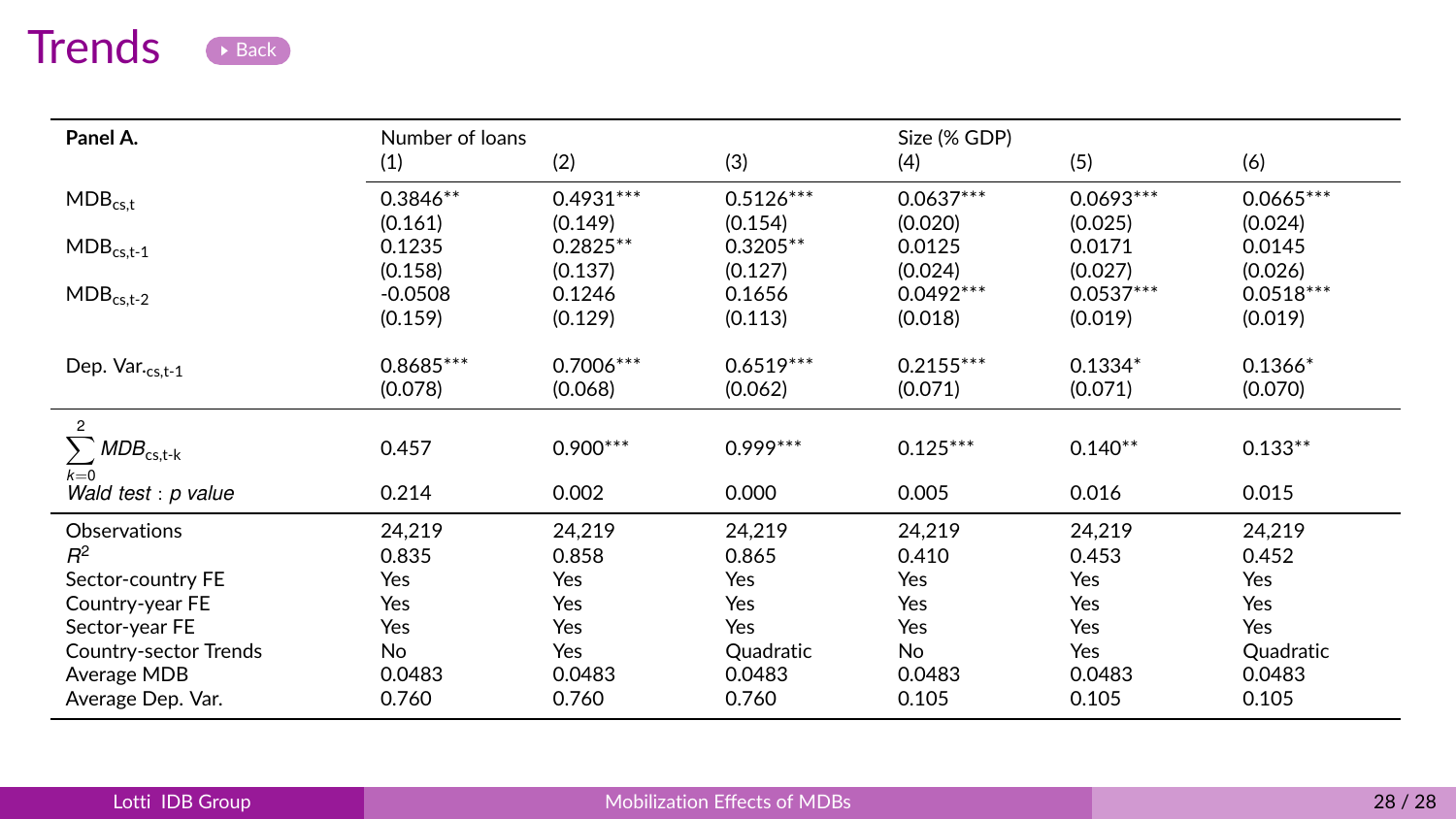## Trends **[Back](#page-19-0)**

| Panel A.                                                  | Banks per Loan<br>(1) | (2)               | (3)                          | Maturity<br>(4)  | (5)               | (6)                          |
|-----------------------------------------------------------|-----------------------|-------------------|------------------------------|------------------|-------------------|------------------------------|
| $MDB_{c s.t}$                                             | $0.4634**$            | $0.5331***$       | $0.4522**$                   | $0.6371***$      | $0.5609***$       | $0.5386***$                  |
|                                                           | (0.200)               | (0.203)           | (0.205)                      | (0.125)          | (0.127)           | (0.127)                      |
| $\mathsf{MDB}_{\mathsf{cs},\mathsf{t}\text{-}\mathsf{1}}$ | $0.6026***$           | $0.7400***$       | $0.6596***$                  | 0.1345           | 0.0966            | 0.0693                       |
|                                                           | (0.180)               | (0.208)           | (0.200)                      | (0.125)          | (0.131)           | (0.131)                      |
| $MDB_{cs.t-2}$                                            | $0.5157**$            | $0.7416***$       | $0.6660***$                  | $0.3096***$      | $0.2784***$       | $0.2605***$                  |
|                                                           | (0.226)               | (0.199)           | (0.198)                      | (0.092)          | (0.090)           | (0.090)                      |
| Dep. Var.cs.t-1                                           | $0.2221***$           | $0.1193***$       | $0.1244***$                  | $0.0751***$      | $-0.0097$         | $-0.0117$                    |
|                                                           | (0.031)               | (0.035)           | (0.034)                      | (0.017)          | (0.018)           | (0.018)                      |
| $\overline{c}$<br>$\sum MDB_{\text{cs,t-k}}$<br>$k=0$     | $1.582***$            | $2.015***$        | $1.778***$                   | $1.081***$       | $0.936***$        | $0.868***$                   |
| Wald test : p value                                       | 0.001                 | 0.000             | 0.000                        | 0.000            | 0.000             | 0.000                        |
| Observations                                              | 24,219                | 24,219            | 24,219                       | 23,439           | 23,439            | 23,439                       |
| $R^2$                                                     | 0.676                 | 0.708             | 0.706                        | 0.531            | 0.570             | 0.571                        |
| Sector-country FE                                         | Yes                   | Yes               | Yes                          | Yes              | Yes               | Yes                          |
| Country-year FE<br>Sector-year FE                         | Yes<br>Yes<br>No      | Yes<br>Yes<br>Yes | Yes<br>Yes                   | Yes<br>Yes<br>No | Yes<br>Yes<br>Yes | Yes<br>Yes                   |
| Country-sector Trends<br>Average MDB<br>Average Dep. Var. | 0.0483<br>1.526       | 0.0483<br>1.526   | Quadratic<br>0.0483<br>1.526 | 0.0483<br>0.752  | 0.0483<br>0.752   | Quadratic<br>0.0483<br>0.752 |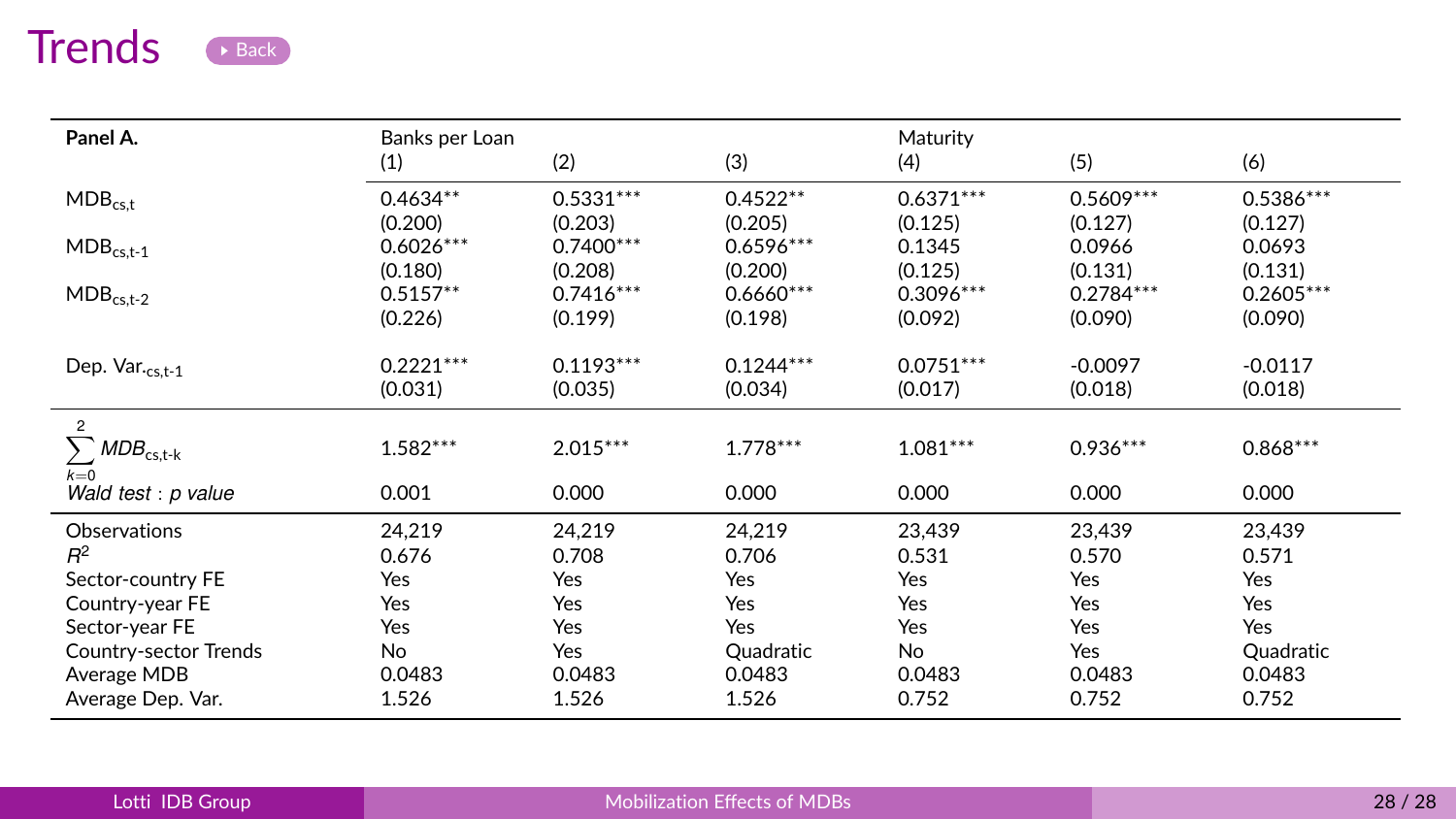## Alternative Clustering (country-sector) [Back](#page-19-0)



<span id="page-34-0"></span>

|                                                           | <b>Number</b><br>of loans       | Size (% GDP)                      | <b>Banks</b>                     | Maturity                          |
|-----------------------------------------------------------|---------------------------------|-----------------------------------|----------------------------------|-----------------------------------|
|                                                           | (1)                             | (2)                               | (3)                              | (4)                               |
| $MDB_{c s.t}$                                             | $0.3846**$                      | $0.0637***$                       | 0.4634*<br>(0.246)               | $0.6371***$<br>(0.116)            |
| $\mathsf{MDB}_{\mathsf{cs},\mathsf{t}\text{-}\mathsf{1}}$ | (0.164)<br>0.1235               | (0.021)<br>0.0125                 | $0.6026***$                      | 0.1345                            |
| $MDB_{cs,t-2}$                                            | (0.175)<br>$-0.0508$<br>(0.171) | (0.023)<br>$0.0492***$<br>(0.018) | (0.193)<br>$0.5157**$<br>(0.207) | (0.117)<br>$0.3096***$<br>(0.098) |
| Dep. Var.cs,t-1                                           | $0.8685***$<br>(0.071)          | $0.2155***$<br>(0.068)            | $0.2221***$<br>(0.028)           | $0.0751***$<br>(0.016)            |
| $\overline{2}$<br>$\textit{MDB}_\text{cs,t-k}$<br>$k=0$   | 0.457                           | $0.125***$                        | $1.582***$                       | $1.081***$                        |
| Wald test: p value                                        | 0.233                           | 0.004                             | 0.001                            | 0.000                             |
| Observations<br>$R^2$                                     | 24,219<br>0.835                 | 24,219<br>0.410                   | 24,219<br>0.676                  | 23,439<br>0.531                   |
| Sector-country FE<br>Sector-year FE<br>Country-year FE    | Yes<br>Yes<br>Yes               | Yes<br>Yes<br>Yes                 | Yes<br>Yes<br>Yes                | Yes<br>Yes<br>Yes                 |
| Average MDB<br>Average Dep. Var.                          | 0.048<br>0.760                  | 0.048<br>0.105                    | 0.048<br>1.526                   | 0.038<br>0.752                    |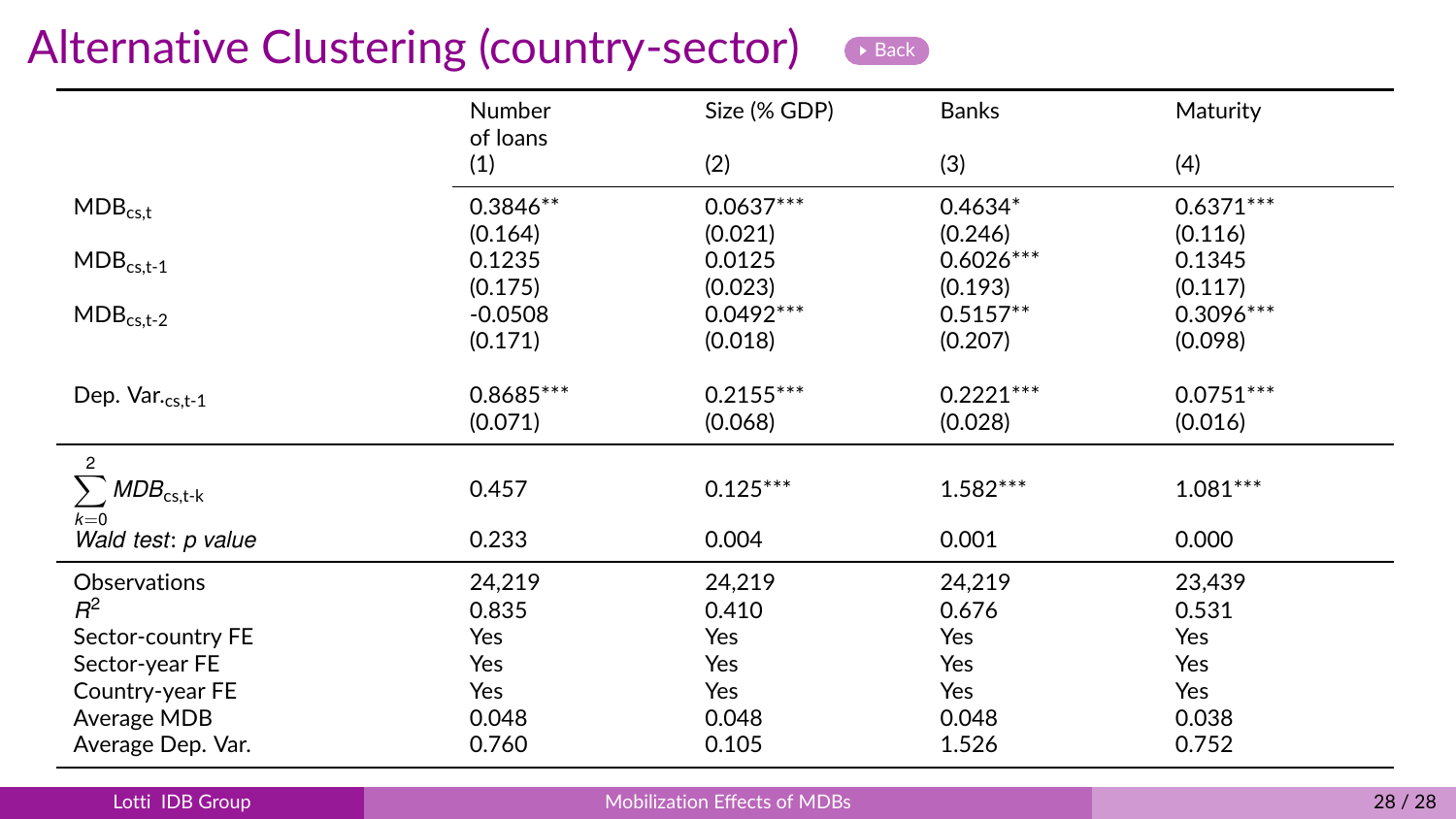## Total Mobilization Effects **[Back](#page-22-0)**

<span id="page-35-0"></span>

|                   | Direct + Indirect Effects                   |                                              | <b>Indirect Effects</b>                     |                                              |
|-------------------|---------------------------------------------|----------------------------------------------|---------------------------------------------|----------------------------------------------|
|                   | Size (%GDP)<br>including<br>MDB loan<br>(1) | <b>Banks</b><br>including<br>MDB loan<br>(2) | Size (%GDP)<br>excluding<br>MDB loan<br>(3) | <b>Banks</b><br>excluding<br>MDB loan<br>(4) |
| $MDB_{c s,t}$     | $0.2952***$<br>(0.043)                      | $2.6323***$<br>(0.275)                       | $0.0651***$<br>(0.021)                      | $0.5328**$<br>(0.207)                        |
| Dep. Var. cs,t-1  | $0.2151***$<br>(0.069)                      | $0.2205***$<br>(0.029)                       | $0.2252***$<br>(0.072)                      | $0.2394***$<br>(0.031)                       |
| Observations      | 25,272                                      | 25,272                                       | 25,272                                      | 25,272                                       |
| $R^2$             | 0.407                                       | 0.675                                        | 0.405                                       | 0.672                                        |
| Sector-country FE | Yes                                         | Yes                                          | Yes                                         | Yes                                          |
| Sector-year FE    | Yes                                         | <b>Yes</b>                                   | Yes                                         | <b>Yes</b>                                   |
| Country-year FE   | Yes                                         | Yes                                          | Yes                                         | Yes                                          |
| Average MDB       | 0.048                                       | 0.048                                        | 0.048                                       | 0.048                                        |
| Average Dep. Var. | 0.109                                       | 0.112                                        | 0.103                                       | 1.503                                        |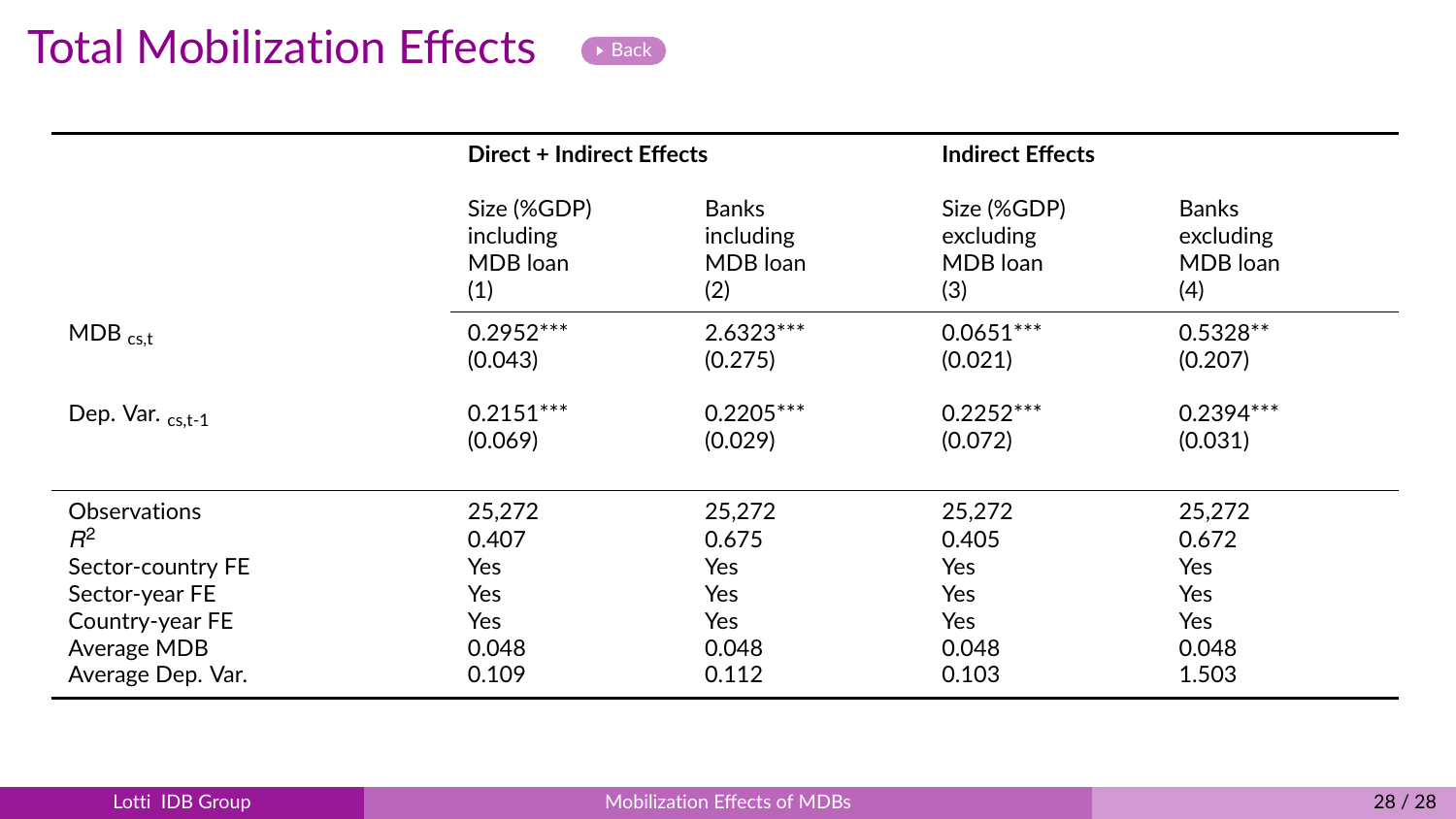# <span id="page-36-0"></span>Top Banks

| Panel A.                                           |                    | <b>Industrial and Commercial Bank of China</b> |              |            | <b>Bank of China</b> |              |              |           |
|----------------------------------------------------|--------------------|------------------------------------------------|--------------|------------|----------------------|--------------|--------------|-----------|
|                                                    | Number<br>of loans | Size<br>(%D)                                   | <b>Banks</b> | Maturity   | Number<br>of loans   | Size<br>(%D) | <b>Banks</b> | Maturity  |
|                                                    | (1)                | (2)                                            | (3)          | (4)        | (5)                  | (6)          | (7)          | (8)       |
| $\mathfrak{p}$                                     |                    |                                                |              |            |                      |              |              |           |
| $MDB$ <sub>-Support<sub>cst-k</sub></sub><br>$k=0$ | 0.415              | $0.115***$                                     | 1.488***     | $1.051***$ | 0.456                | $0.120***$   | $1.547***$   | 1.088 *** |
| Waldtest: pvalue                                   | 0.228              | 0.008                                          | 0.004        | 0.000      | 0.202                | 0.007        | 0.001        | 0.000     |
| $\overline{c}$                                     |                    |                                                |              |            |                      |              |              |           |
| TopBank <sub>cst-k</sub>                           | 1.079              | 0.199                                          | 0.610        | 0.630      | 0.771                | 0.211        | 0.195        | $-0.198$  |
| $k=0$<br>Waldtest: pvalue                          | 0.491              | 0.134                                          | 0.624        | 0.224      | 0.486                | 0.0344       | 0.907        | 0.536     |
|                                                    |                    |                                                |              |            |                      |              |              |           |
| Observations                                       | 24,219             | 24,219                                         | 24,219       | 23,439     | 24,219               | 24,219       | 24,219       | 23,439    |
| B <sup>2</sup>                                     | 0.835              | 0.406                                          | 0.669        | 0.532      | 0.835                | 0.408        | 0.671        | 0.530     |
| Sector-country FE                                  | Yes                | Yes                                            | Yes          | Yes        | Yes                  | Yes          | Yes          | Yes       |
| Country-year FE                                    | Yes                | Yes                                            | Yes          | Yes        | Yes                  | Yes          | Yes          | Yes       |
| Sector-year FE                                     | Yes                | Yes                                            | Yes          | Yes        | Yes                  | Yes          | Yes          | Yes       |
| Average MDB                                        | 0.048              | 0.048                                          | 0.048        | 0.038      | 0.048                | 0.048        | 0.048        | 0.038     |
| Average Top Bank                                   | 0.009              | 0.009                                          | 0.009        | 0.009      | 0.011                | 0.011        | 0.011        | 0.011     |
| Average Dep. Var.                                  | 0.748              | 0.103                                          | 1.478        | 0.745      | 0.747                | 0.102        | 1.460        | 0.743     |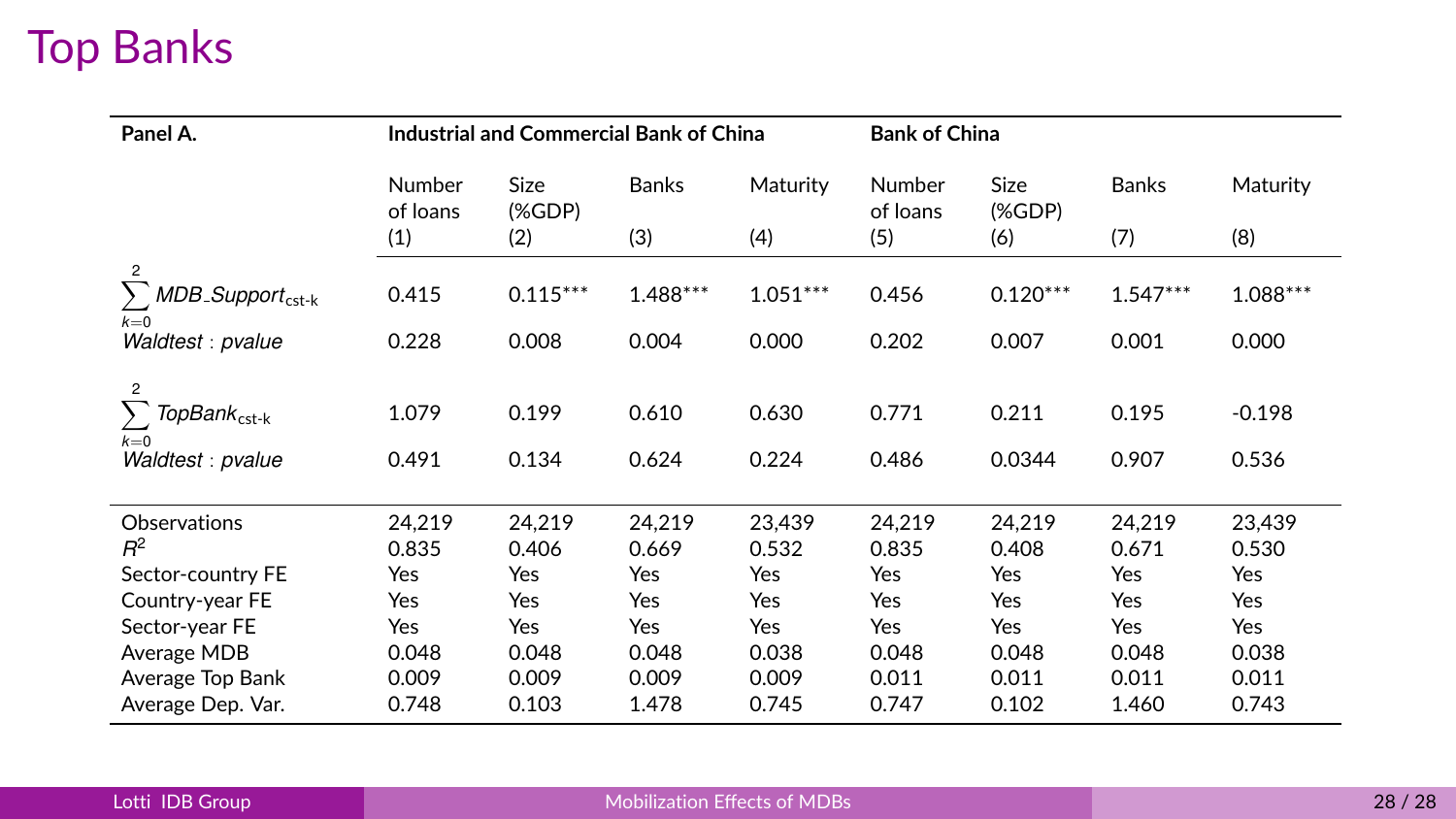# Top Banks

| Panel B.                                   |                    | <b>China Construction Bank</b> |              |            |                    | <b>Agricultural Bank of China</b> |              |            |  |  |
|--------------------------------------------|--------------------|--------------------------------|--------------|------------|--------------------|-----------------------------------|--------------|------------|--|--|
|                                            | Number<br>of loans | Size<br>(%D)                   | <b>Banks</b> | Maturity   | Number<br>of loans | Size<br>(%D)                      | <b>Banks</b> | Maturity   |  |  |
|                                            | (1)                | (2)                            | (3)          | (4)        | (5)                | (6)                               | (7)          | (8)        |  |  |
| $\overline{c}$                             |                    |                                |              |            |                    |                                   |              |            |  |  |
| $MDB$ <sub>S</sub> upport <sub>cst-k</sub> | 0.476              | $0.121***$                     | $1.546***$   | $1.071***$ | 0.456              | $0.113***$                        | $1.445***$   | $1.095***$ |  |  |
| $k=0$<br>p value                           | 0.202              | 0.005                          | 0.002        | 0.000      | 0.189              | 0.004                             | 0.004        | 0.000      |  |  |
|                                            |                    |                                |              |            |                    |                                   |              |            |  |  |
| $\overline{c}$<br>TopBank <sub>cst-k</sub> | $-1.165$           | 0.366                          | $-0.967$     | 0.681      | $-2.729$           | $0.947*$                          | 3.582        | $-0.910$   |  |  |
| $k=0$                                      |                    |                                |              |            |                    |                                   |              |            |  |  |
| Waldtest : pvalue                          | 0.273              | 0.216                          | 0.740        | 0.281      | 0.320              | 0.095                             | 0.197        | 0.149      |  |  |
|                                            |                    |                                |              |            |                    |                                   |              |            |  |  |
| Observations                               | 24,219             | 24.219                         | 24,219       | 23,439     | 24,219             | 24.219                            | 24.219       | 23,439     |  |  |
| $R^2$                                      | 0.835              | 0.411                          | 0.676        | 0.531      | 0.837              | 0.408                             | 0.676        | 0.532      |  |  |
| Sector-country FE                          | Yes                | Yes                            | Yes          | Yes        | Yes                | Yes                               | Yes          | Yes        |  |  |
| Country-year FE                            | Yes                | Yes                            | Yes          | <b>Yes</b> | Yes                | Yes                               | Yes          | Yes        |  |  |
| Sector-year FE                             | Yes                | Yes                            | Yes          | Yes        | Yes                | Yes                               | Yes          | Yes        |  |  |
| Average MDB                                | 0.048              | 0.048                          | 0.048        | 0.038      | 0.048              | 0.048                             | 0.048        | 0.038      |  |  |
| Average Top Bank                           | 0.004              | 0.004                          | 0.004        | 0.004      | 0.002              | 0.002                             | 0.002        | 0.002      |  |  |
| Average Dep. Var.                          | 0.756              | 0.104                          | 1.503        | 0.750      | 0.758              | 0.106                             | 1.515        | 0.752      |  |  |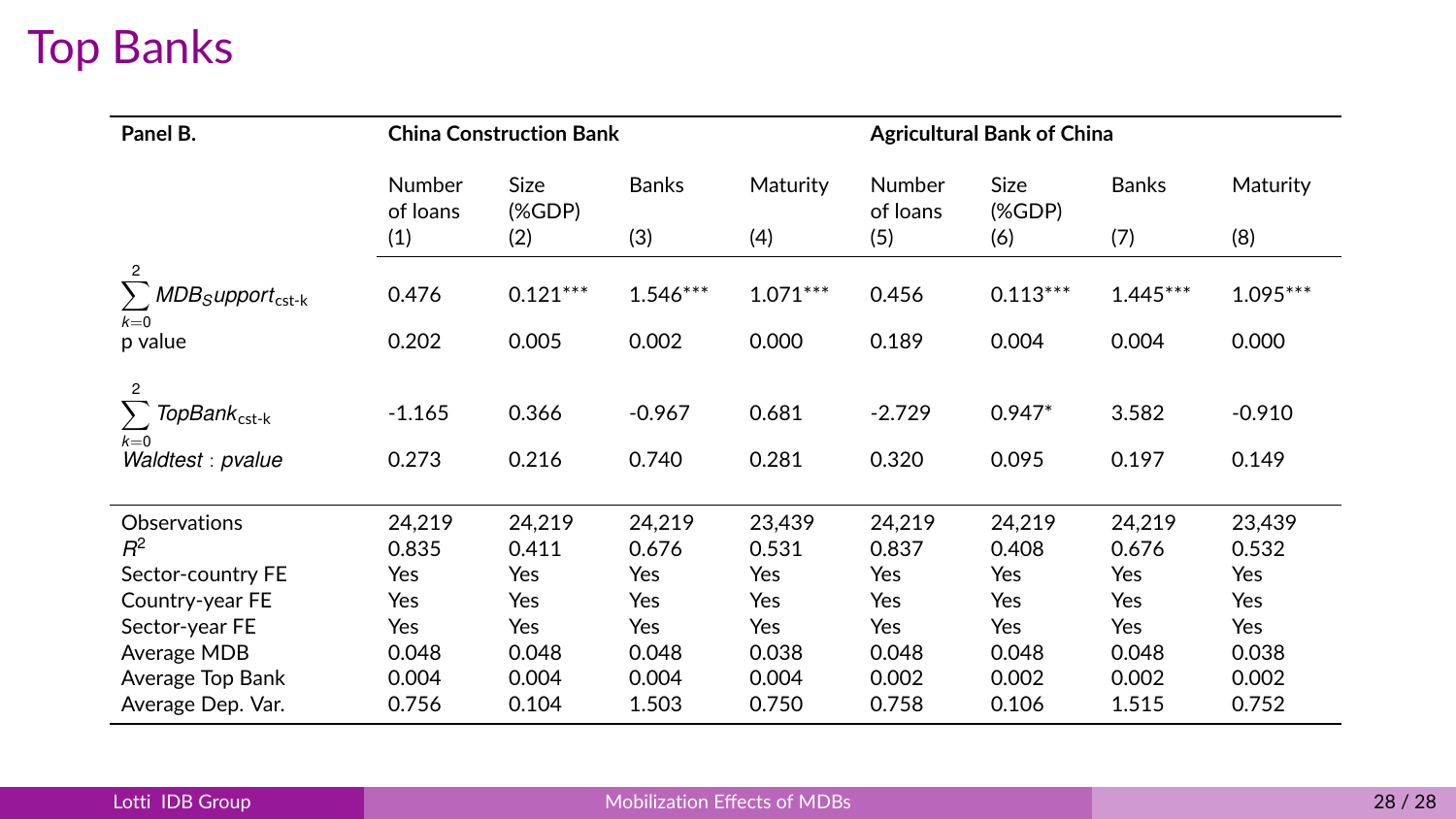# Top Banks

| Panel C.                                                                        | Mitsubishi         |                 |                     |                | JP Morgan          |                   |                   |                    | <b>HSBC</b>        |                   |                |                     |
|---------------------------------------------------------------------------------|--------------------|-----------------|---------------------|----------------|--------------------|-------------------|-------------------|--------------------|--------------------|-------------------|----------------|---------------------|
|                                                                                 | Number<br>of loans | Size<br>(%D)    | <b>Banks</b>        | Maturity       | Number<br>of loans | Size<br>(%        | <b>Banks</b>      | Maturity           | Number<br>of loans | Size<br>(%)       | Banks          | Maturity            |
|                                                                                 | (1)                | (2)             | (3)                 | (4)            | (5)                | (6)               | (7)               | (8)                | (9)                | (10)              | (11)           | (12)                |
| $\overline{2}$<br>$\sum$ MDB <sub>S</sub> upport <sub>cst-k</sub><br>$k=0$      | 0.430              | $0.104***$      | $1.725***$          | $1.071***$     | 0.367              | $0.0576*$         | $1.016**$         | $0.999***$         | 0.350              | $0.0870**$        | $1.004**$      | $0.944***$          |
| p value                                                                         | 0.212              | 0.00172         | 0.000               | 0.000          | 0.266              | 0.0667            | 0.0237            | 0.000              | 0.321              | 0.0152            | 0.0122         | 0.000               |
| $\overline{2}$<br>$\sum$ TopBank <sub>cst-k</sub><br>$k=0$<br>Waldtest : pvalue | $-0.365$<br>0.489  | 0.0928<br>0.183 | $1.909***$<br>0.004 | 0.229<br>0.231 | $-0.0588$<br>0.924 | $0.166*$<br>0.053 | $1.575*$<br>0.086 | $0.651**$<br>0.038 | $-0.295$<br>0.482  | $0.117*$<br>0.074 | 1.381<br>0.105 | $0.768***$<br>0.003 |
| Observations                                                                    | 24,219             | 24,219          | 24.219              | 23.439         | 24,219             | 24.219            | 24,219            | 23.439             | 24,219             | 24,219            | 24,219         | 23,439              |
| $R^2$                                                                           | 0.825              | 0.397           | 0.631               | 0.522          | 0.832              | 0.390             | 0.651             | 0.529              | 0.834              | 0.388             | 0.652          | 0.520               |
| Sector-country FE                                                               | Yes                | Yes             | Yes                 | Yes            | Yes                | Yes               | Yes               | Yes                | Yes                | Yes               | Yes            | Yes                 |
| Country-year FE                                                                 | Yes                | Yes             | Yes                 | Yes            | Yes                | Yes               | Yes               | Yes                | Yes                | Yes               | Yes            | Yes                 |
| Sector-year FE                                                                  | Yes<br>0.048       | Yes<br>0.048    | Yes<br>0.048        | Yes<br>0.038   | Yes<br>0.048       | Yes<br>0.048      | Yes<br>0.048      | Yes<br>0.038       | Yes<br>0.048       | Yes<br>0.048      | Yes<br>0.048   | Yes<br>0.038        |
| Average MDB<br>Average Top Bank                                                 | 0.040              | 0.040           | 0.040               | 0.041          | 0.022              | 0.022             | 0.022             | 0.023              | 0.043              | 0.043             | 0.043          | 0.044               |
| Average Dep. Var.                                                               | 0.681              | 0.084           | 1.200               | 0.708          | 0.723              | 0.096             | 1.375             | 0.742              | 0.680              | 0.088             | 1.252          | 0.713               |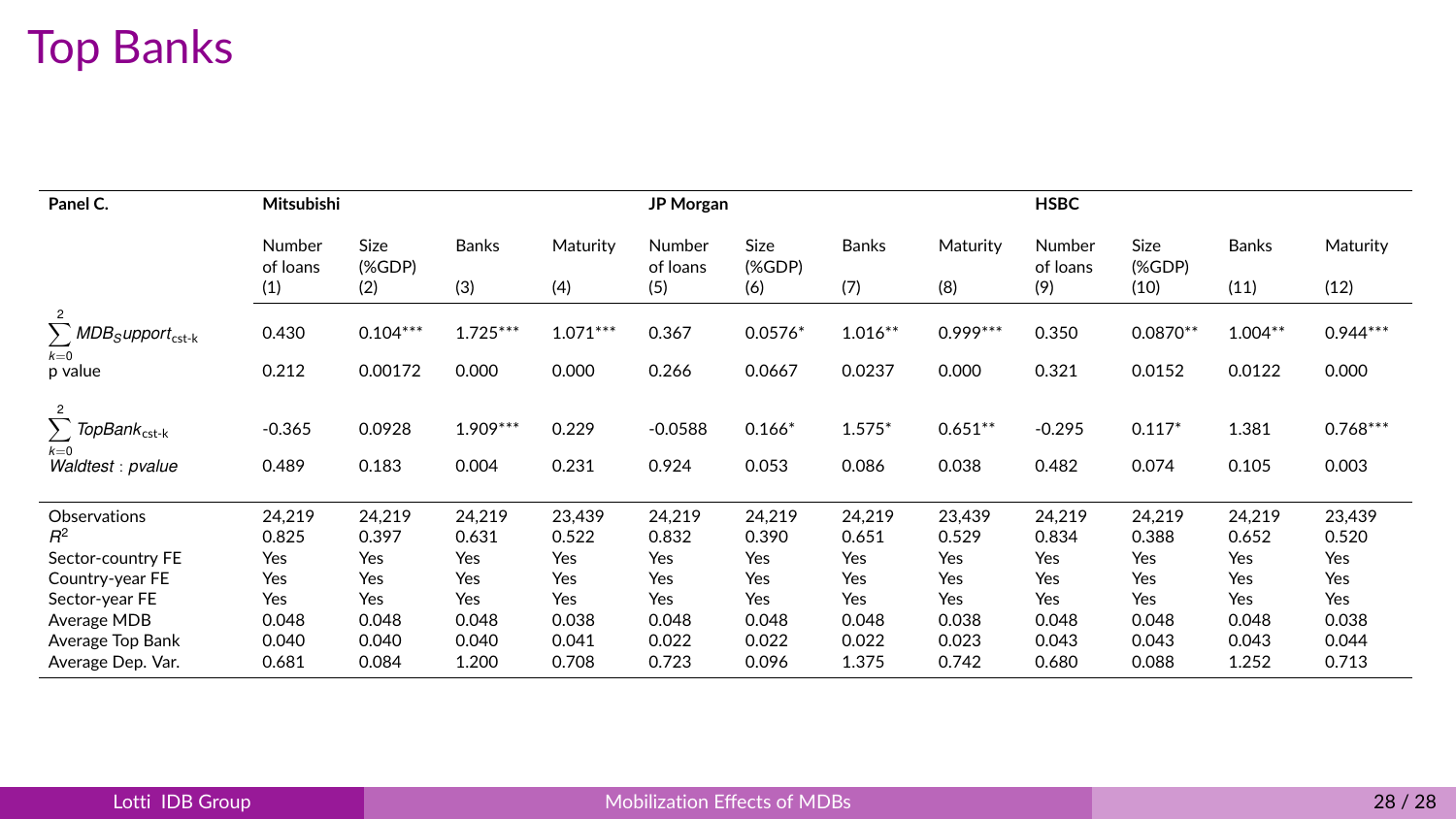## Top Banks [Back](#page-15-0)

| Panel D.                                                                        | <b>BNP</b>         |                   |                |                    | <b>Bank of America</b> |                |                |                | <b>Credit Agricole</b> |                |                |                   |
|---------------------------------------------------------------------------------|--------------------|-------------------|----------------|--------------------|------------------------|----------------|----------------|----------------|------------------------|----------------|----------------|-------------------|
|                                                                                 | Number<br>of loans | Size<br>(%)       | <b>Banks</b>   | Maturity           | Number<br>of loans     | Size<br>(%D)   | <b>Banks</b>   | Maturity       | Number<br>of loans     | Size<br>(%)    | Banks          | Maturity          |
|                                                                                 | (1)                | (2)               | (3)            | (4)                | (5)                    | (6)            | (7)            | (8)            | (9)                    | (10)           | (11)           | (12)              |
| $\overline{2}$<br>$\sum$ MDB <sub>S</sub> upport <sub>cst-k</sub><br>$k=0$      | 0.437              | $0.0960**$        | 1.398***       | $1.031***$         | 0.444                  | $0.103**$      | $1.537***$     | $1.138***$     | 0.442                  | $0.128***$     | $1.522***$     | $1.009***$        |
| p value                                                                         | 0.166              | 0.023             | 0.002          | 0.000              | 0.187                  | 0.013          | 0.000          | 0.000          | 0.215                  | 0.003          | 0.001          | 0.000             |
| $\overline{2}$<br>$\sum$ TopBank <sub>cst-k</sub><br>$k=0$<br>Waldtest : pvalue | 0.039<br>0.843     | $0.153*$<br>0.073 | 0.701<br>0.182 | $0.508**$<br>0.028 | $-0.465$<br>0.312      | 0.102<br>0.297 | 0.709<br>0.580 | 0.238<br>0.409 | $-0.169$<br>0.654      | 0.074<br>0.194 | 0.281<br>0.601 | $-0.007$<br>0.982 |
| Observations                                                                    | 24,219             | 24.219            | 24.219         | 23.439             | 24,219                 | 24,219         | 24,219         | 23.439         | 24,219                 | 24.219         | 24.219         | 23,439            |
| $R^2$                                                                           | 0.830              | 0.427             | 0.652          | 0.526              | 0.833                  | 0.394          | 0.647          | 0.529          | 0.832                  | 0.394          | 0.676          | 0.527             |
| Sector-country FE                                                               | Yes                | Yes               | Yes            | Yes                | Yes                    | Yes            | Yes            | Yes            | Yes                    | Yes            | Yes            | Yes               |
| Country-year FE                                                                 | Yes                | Yes               | Yes            | Yes                | Yes                    | Yes            | Yes            | Yes            | Yes                    | Yes            | Yes            | Yes               |
| Sector-year FE                                                                  | Yes                | Yes               | Yes            | Yes                | Yes                    | Yes            | Yes            | Yes            | Yes                    | Yes            | Yes            | Yes               |
| Average MDB                                                                     | 0.048              | 0.048             | 0.048          | 0.038              | 0.048                  | 0.048          | 0.048          | 0.038          | 0.048                  | 0.048          | 0.048          | 0.038             |
| Average Top Bank<br>Average Dep. Var.                                           | 0.041<br>0.689     | 0.041<br>0.084    | 0.041<br>1.243 | 0.042<br>0.694     | 0.020<br>0.722         | 0.020<br>0.098 | 0.020<br>1.375 | 0.021<br>0.743 | 0.020<br>0.732         | 0.020<br>0.097 | 0.020<br>1.415 | 0.020<br>0.727    |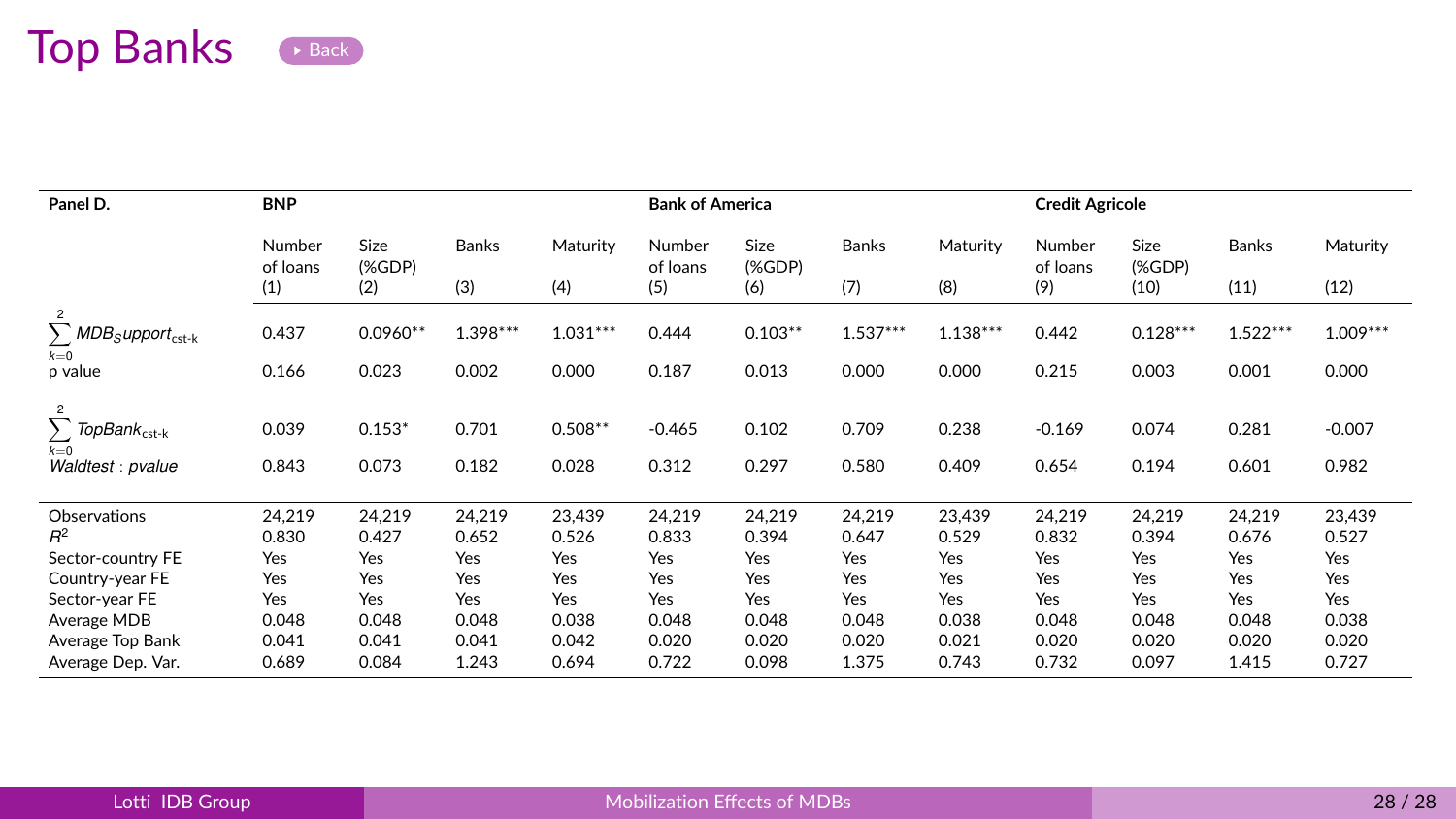<span id="page-40-0"></span>

|                                             | Number of Bonds |            |             |            |             | Bond Size (% GDP) |             |             |  |  |
|---------------------------------------------|-----------------|------------|-------------|------------|-------------|-------------------|-------------|-------------|--|--|
|                                             | (1)             | (2)        | (3)         | (4)        | (5)         | (6)               | (7)         | (8)         |  |  |
| $MDB_{c s.t}$                               | $-0.0768$       | $-0.0772$  | 0.1422      | $-0.0498$  | 0.0082      | 0.0080            | 0.0201      | 0.0112      |  |  |
|                                             | (0.257)         | (0.257)    | (0.282)     | (0.213)    | (0.010)     | (0.010)           | (0.017)     | (0.012)     |  |  |
| $MDB_{cs,t-1}$                              | 0.1208          | 0.1187     | 0.2141      | 0.0681     | 0.0096      | 0.0085            | $0.0226**$  | 0.0086      |  |  |
|                                             | (0.227)         | (0.230)    | (0.230)     | (0.249)    | (0.007)     | (0.006)           | (0.009)     | (0.007)     |  |  |
| $MDB_{cs,t-2}$                              | $-0.4152$       | $-0.4171$  | $-0.7618$   | $-0.5706$  | 0.0049      | 0.0038            | 0.0062      | 0.0090      |  |  |
|                                             | (0.473)         | (0.475)    | (0.755)     | (0.635)    | (0.008)     | (0.008)           | (0.013)     | (0.009)     |  |  |
| Top 10 Banks                                |                 | 0.0195     |             |            |             | 0.0107            |             |             |  |  |
|                                             |                 | (0.095)    |             |            |             | (0.008)           |             |             |  |  |
| Chinese lending                             |                 |            | 0.1453      |            |             |                   | 0.0053      |             |  |  |
|                                             |                 |            | (0.230)     |            |             |                   | (0.007)     |             |  |  |
| OECD ODA                                    |                 |            |             | 0.0160     |             |                   |             | 0.0035      |  |  |
|                                             |                 |            |             | (0.073)    |             |                   |             | (0.004)     |  |  |
| Dep. Var.cs,t-1                             | 0.8966 ***      | 0.8966 *** | $0.8046***$ | 0.8958 *** | $0.5562***$ | $0.5550***$       | $0.5109***$ | $0.5582***$ |  |  |
|                                             | (0.057)         | (0.057)    | (0.092)     | (0.061)    | (0.061)     | (0.061)           | (0.078)     | (0.065)     |  |  |
| $\overline{2}$                              |                 |            |             |            |             |                   |             |             |  |  |
| Σ<br>MDB_Support <sub>cs,t-k</sub><br>$k=0$ | $-0.371$        | $-0.376$   | $-0.406$    | $-0.552$   | 0.0227      | 0.0203            | 0.0489      | 0.0289      |  |  |
| Wald test : p value                         | 0.584           | 0.585      | 0.672       | 0.451      | 0.237       | 0.279             | 0.134       | 0.221       |  |  |
| Observations                                | 13,869          | 13.869     | 6,318       | 11,718     | 13.869      | 13,869            | 6,318       | 11,718      |  |  |
| $R^2$                                       | 0.904           | 0.904      | 0.905       | 0.898      | 0.693       | 0.693             | 0.743       | 0.690       |  |  |
| Sector-country FE                           | Yes             | Yes        | Yes         | Yes        | Yes         | Yes               | Yes         | Yes         |  |  |
| Sector-year FE                              | Yes             | Yes        | Yes         | Yes        | Yes         | Yes               | Yes         | Yes         |  |  |
| Country-year FE                             | Yes             | Yes        | Yes         | Yes        | Yes         | Yes               | Yes         | Yes         |  |  |
| Average MDB                                 | 0.071           | 0.071      | 0.095       | 0.062      | 0.071       | 0.071             | 0.095       | 0.062       |  |  |
| Average Dep. Var.                           | 1.331           | 1.331      | 1.934       | 1.080      | 0.040       | 0.040             | 0.054       | 0.037       |  |  |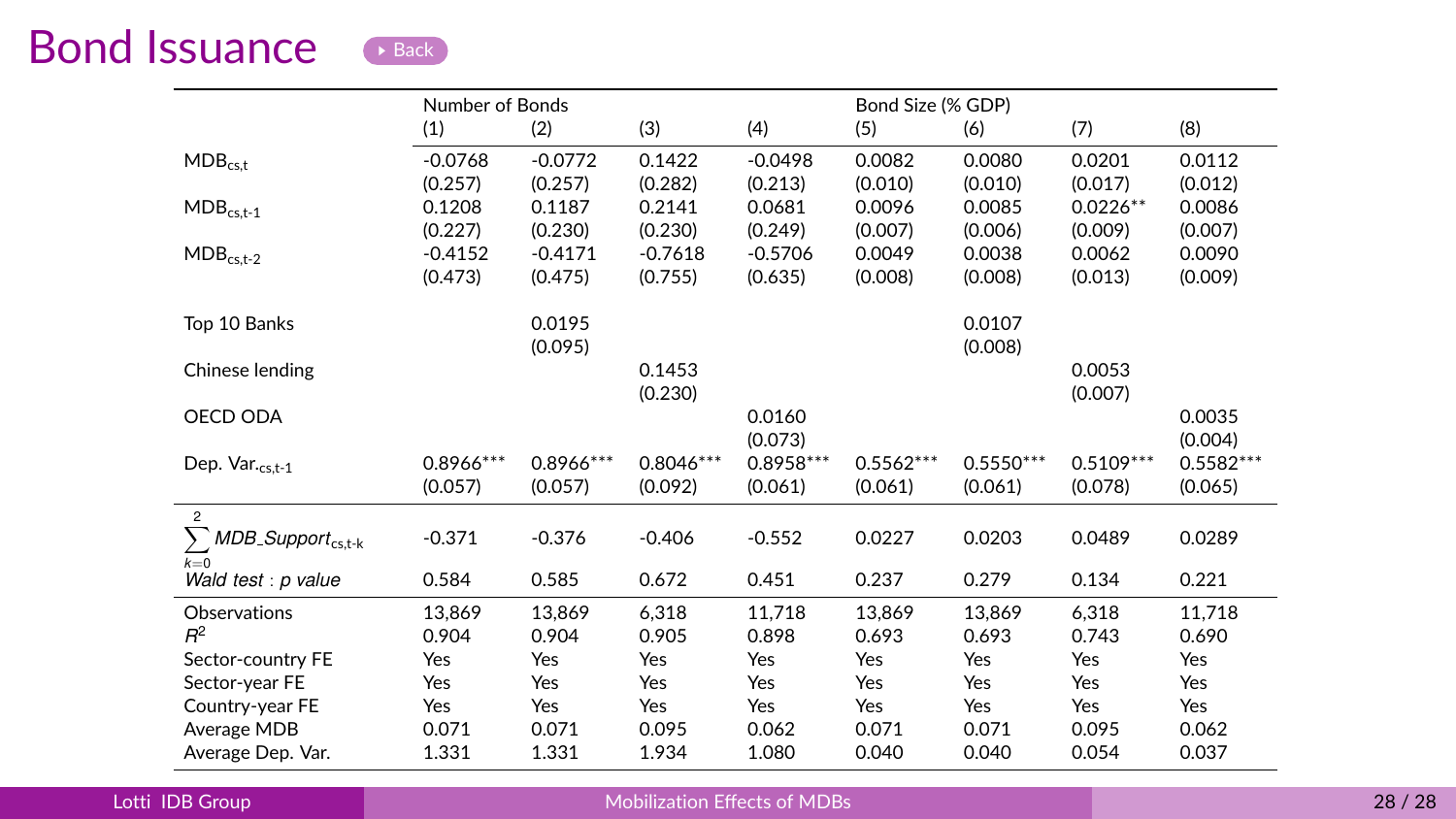## <span id="page-41-0"></span>The Role of Country Risk [Back](#page-24-0)

|                                       |             | W/o Investment Grade Rating |             |             | <b>With Investment Grade Rating</b> |             |              |           |  |
|---------------------------------------|-------------|-----------------------------|-------------|-------------|-------------------------------------|-------------|--------------|-----------|--|
|                                       | Number of   | <b>Size</b>                 | Banks       | Maturity    | Number of                           | Size        | <b>Banks</b> | Maturity  |  |
|                                       | Loans       | (%                          |             |             | Loans                               | (%          |              |           |  |
|                                       | (1)         | (2)                         | (3)         | (4)         | (5)                                 | (6)         | (7)          | (8)       |  |
| $MDB_{c s.t}$                         | 0.0856      | 0.0254                      | $0.5810**$  | $0.7156***$ | $0.8639*$                           | 0.1186      | $-0.3777$    | $0.4230*$ |  |
|                                       | (0.131)     | (0.019)                     | (0.225)     | (0.160)     | (0.448)                             | (0.080)     | (0.466)      | (0.243)   |  |
| $MDB_{cs,t-1}$                        | $-0.0147$   | $-0.0288$                   | 0.2953      | 0.1920      | 0.2970                              | 0.0837      | $1.1019**$   | 0.1183    |  |
|                                       | (0.124)     | (0.020)                     | (0.213)     | (0.159)     | (0.237)                             | (0.058)     | (0.542)      | (0.195)   |  |
| $MDB_{cs,t-2}$                        | $-0.0913$   | $0.0480**$                  | $0.5182*$   | $0.3608***$ | $-0.0303$                           | 0.0338      | 0.5179       | 0.2023    |  |
|                                       | (0.153)     | (0.020)                     | (0.281)     | (0.110)     | (0.223)                             | (0.038)     | (0.476)      | (0.185)   |  |
|                                       |             |                             |             |             |                                     |             |              |           |  |
| Dep. $Var_{\text{cs.t-1}}$            | $0.8398***$ | $0.2004**$                  | $0.1806***$ | $0.0439*$   | $0.7008***$                         | $0.2290***$ | $0.1425***$  | 0.0420    |  |
|                                       | (0.140)     | (0.091)                     | (0.038)     | (0.024)     | (0.088)                             | (0.052)     | (0.039)      | (0.031)   |  |
| $\overline{2}$                        |             |                             |             |             |                                     |             |              |           |  |
| $\sum MDB$ -Support <sub>cs,t-k</sub> | $-0.0205$   | 0.0447                      | $1.395**$   | $1.268***$  | $1.131***$                          | 0.236       | 1.242        | $0.744**$ |  |
| $k=0$                                 |             |                             |             |             |                                     |             |              |           |  |
| Wald test : p value                   | 0.948       | 0.156                       | 0.012       | 0.000       | 0.011                               | 0.102       | 0.294        | 0.016     |  |
| Observations                          | 19,881      | 19.881                      | 19,881      | 19,266      | 4,284                               | 4,284       | 4,284        | 4,124     |  |
| $R^2$                                 | 0.751       | 0.395                       | 0.707       | 0.473       | 0.898                               | 0.495       | 0.665        | 0.587     |  |
| Sector-country FE                     | Yes         | Yes                         | Yes         | Yes         | Yes                                 | Yes         | Yes          | Yes       |  |
| Sector-year FE                        | Yes         | Yes                         | Yes         | Yes         | Yes                                 | Yes         | Yes          | Yes       |  |
| Country-year FE                       | Yes         | Yes                         | Yes         | Yes         | Yes                                 | Yes         | Yes          | Yes       |  |
| Average MDB                           | 0.042       | 0.042                       | 0.042       | 0.041       | 0.080                               | 0.080       | 0.080        | 0.074     |  |
| Average Dep. Var.                     | 0.404       | 0.074                       | 0.902       | 0.473       | 2.417                               | 0.250       | 4.424        | 2.057     |  |